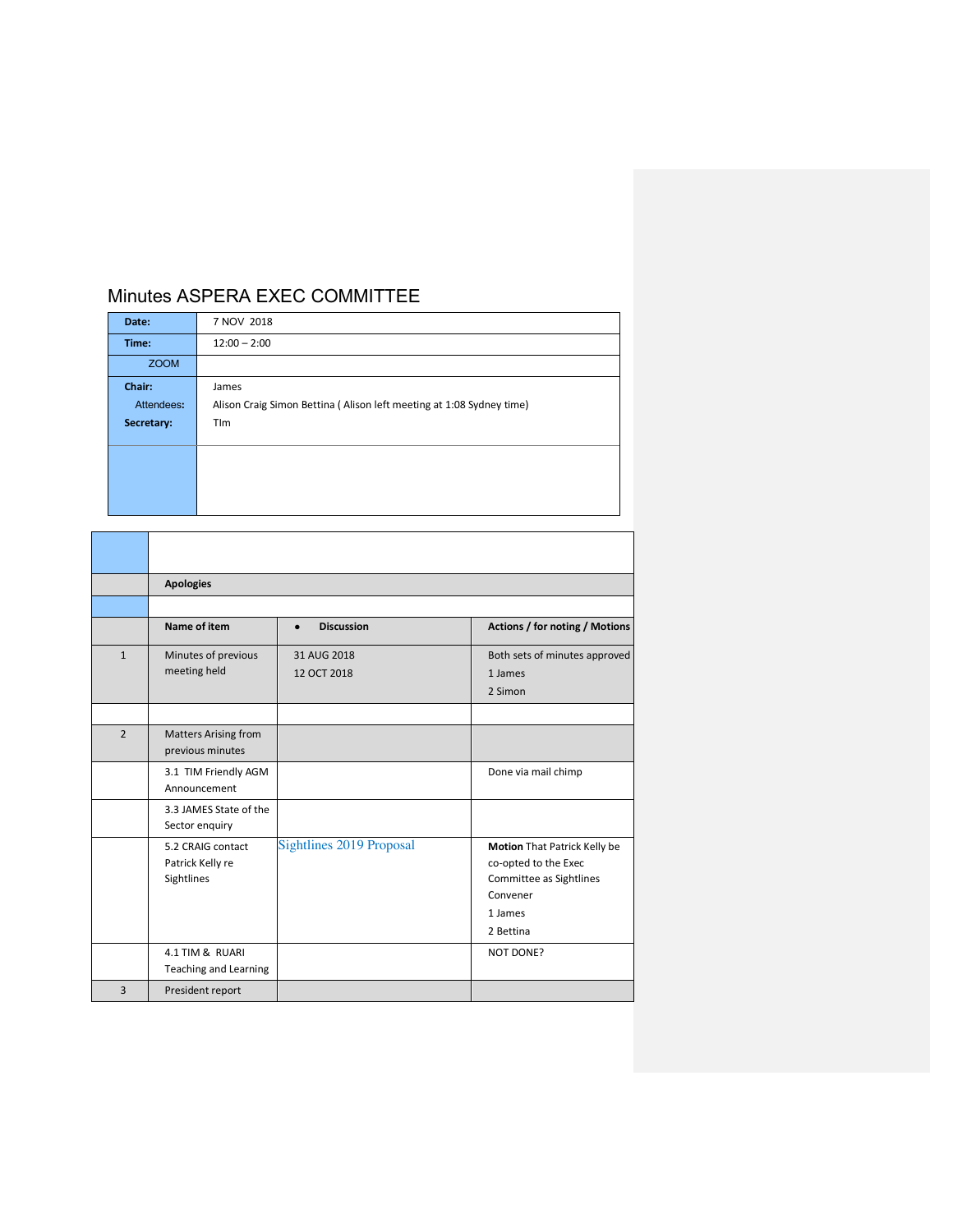| 3.1            | AGM<br>Constitutional<br>$\bullet$<br>changes     | Discussion re constitutional changes. Decision<br>to<br>postpone constitutional changes.<br>1.<br>2.<br>Prepare a proposal at the working<br>В.<br>3. Call a Special Meeting to vote on<br>the constitutional changes at 2019<br>Conference.<br><b>CONSTITUTION OF THE AUSTRALIAN</b><br><b>SCREEN PRODUCTION EDUCATION &amp;</b><br><b>RESEARCH ASSOCIATION (ASPERA)</b> |                                                                                                                                    |
|----------------|---------------------------------------------------|---------------------------------------------------------------------------------------------------------------------------------------------------------------------------------------------------------------------------------------------------------------------------------------------------------------------------------------------------------------------------|------------------------------------------------------------------------------------------------------------------------------------|
|                |                                                   | Discussion re Quorum for AGM . 9 members =<br>a quorum.                                                                                                                                                                                                                                                                                                                   | Action Exec Committee to<br>whip Member Representatives<br>in their own State                                                      |
|                |                                                   | Discussion re coms leading up to the<br>AGM                                                                                                                                                                                                                                                                                                                               | <b>Action</b><br>1.<br>Tim to send Official<br>Notification to Member<br>Representatives.<br>2. And promote wider by mail<br>chimp |
| 3.2            | Exec Working Bee-<br>Sydney December 6-<br>Agenda | Discussion re agenda for Working Bee,<br>Remove Education committee<br>Remove sector advocacy<br>$\bullet$<br>Discussion re reimbursement<br>Agreed to reimburse receipts<br>for travel and one night's<br>accommodation                                                                                                                                                  | Action<br>Bettina to book meeting room<br>and in room catering.<br>Craig to ask Patrick Kelly to<br>come to working bee.           |
|                |                                                   |                                                                                                                                                                                                                                                                                                                                                                           |                                                                                                                                    |
|                |                                                   |                                                                                                                                                                                                                                                                                                                                                                           |                                                                                                                                    |
| $\overline{4}$ | <b>Education Report</b>                           |                                                                                                                                                                                                                                                                                                                                                                           |                                                                                                                                    |
| 4.1            | Updates                                           | Nothing to report.<br>Tim noted that the education forum<br>is not self-perpetuating                                                                                                                                                                                                                                                                                      |                                                                                                                                    |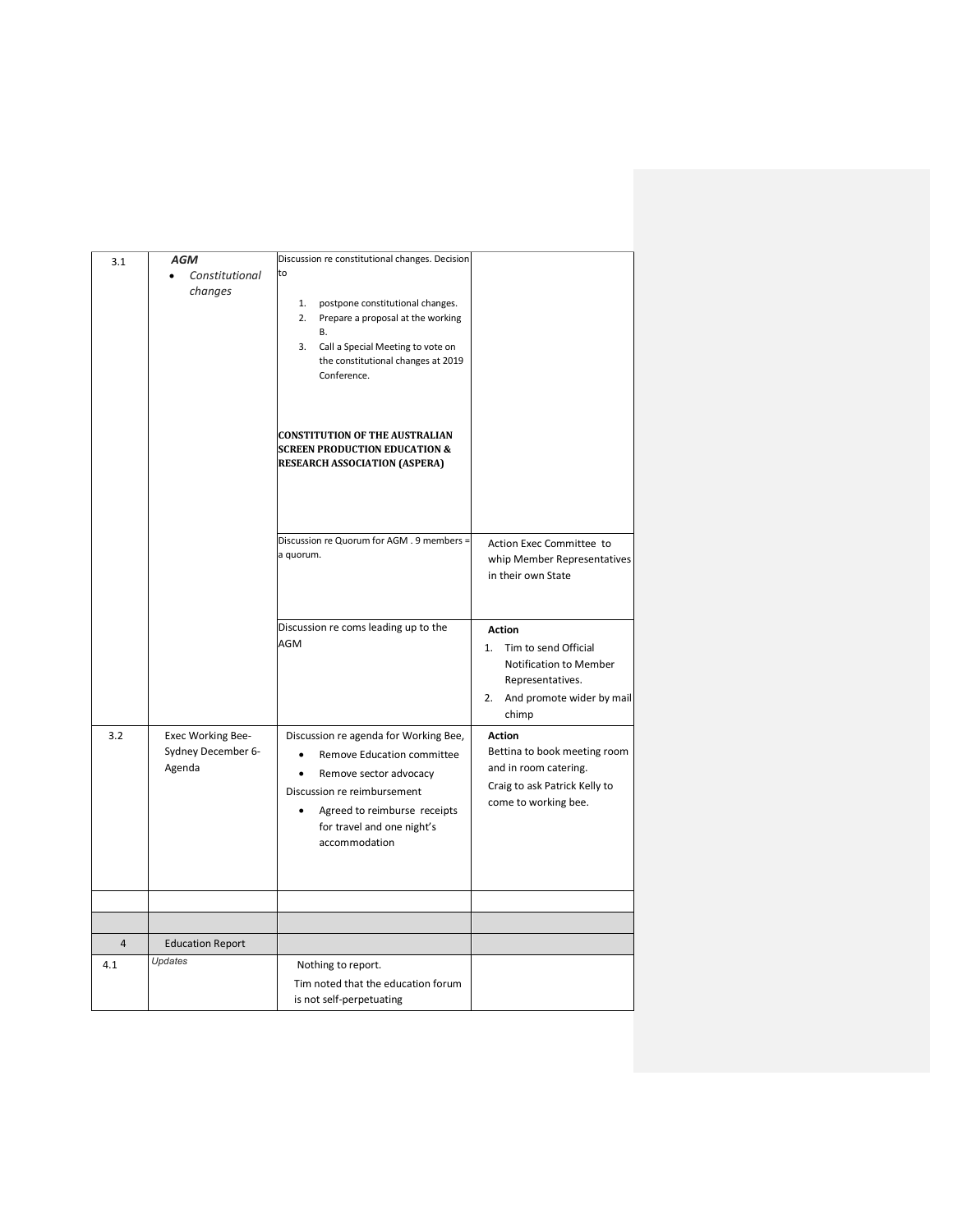| 5              | Research                    |                                                                                                                                            |                                                                                 |
|----------------|-----------------------------|--------------------------------------------------------------------------------------------------------------------------------------------|---------------------------------------------------------------------------------|
| 5.1            | Research SC chair<br>update | Craig updated the committee re<br>planned publications.<br>Raised the question of creating a Prize<br>for best research film at Sightlines |                                                                                 |
| 5.2            |                             |                                                                                                                                            |                                                                                 |
| 6              | Treasurer                   |                                                                                                                                            |                                                                                 |
| 6.1            | Updates                     | No Report                                                                                                                                  | <b>Action</b><br>Alison to send Simon a<br>Member Organisation<br>Contact list. |
|                |                             |                                                                                                                                            |                                                                                 |
| $\overline{7}$ | <b>Next Meeting:</b>        |                                                                                                                                            |                                                                                 |
|                |                             |                                                                                                                                            |                                                                                 |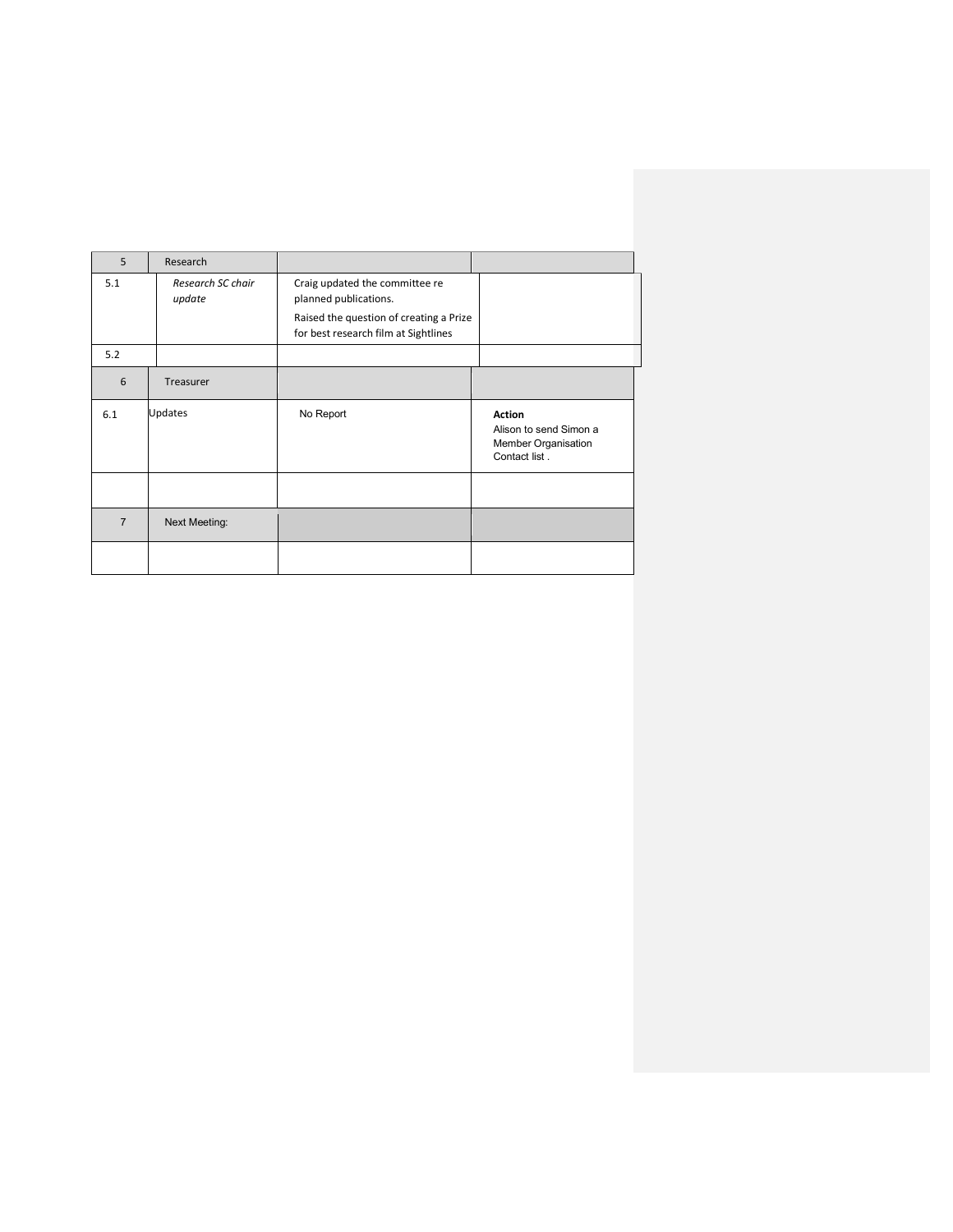

## **CONSTITUTION OF THE AUSTRALIAN SCREEN PRODUCTION EDUCATION & RESEARCH ASSOCIATION (ASPERA)**

LAST AMENDED AT THE AGM OF 2017 This version updated 8 February 2018

Constitution of the Australian Screen Production Education & Research Association (ASPERA)

## **CONTENTS**

## **PART 1 PRELIMINARY/INTRODUCTION 3**

1 ASPERA: ROLE AND AIMS 3 2 DEFINITIONS 4

### **PART 2 MEMBERSHIP 5**

3 4 5 6 7 8 9 10 11 12 13

MEMBERSHIP QUALIFICATIONS 5 NOMINATION FOR MEMBERSHIP 5 CESSATION OF MEMBERSHIP 5 MEMBERSHIP ENTITLEMENTS AND REPRESENTATION 6 RESIGNATION OF MEMBERSHIP 6 REGISTER OF MEMBERS 6 FEES AND SUBSCRIPTIONS 7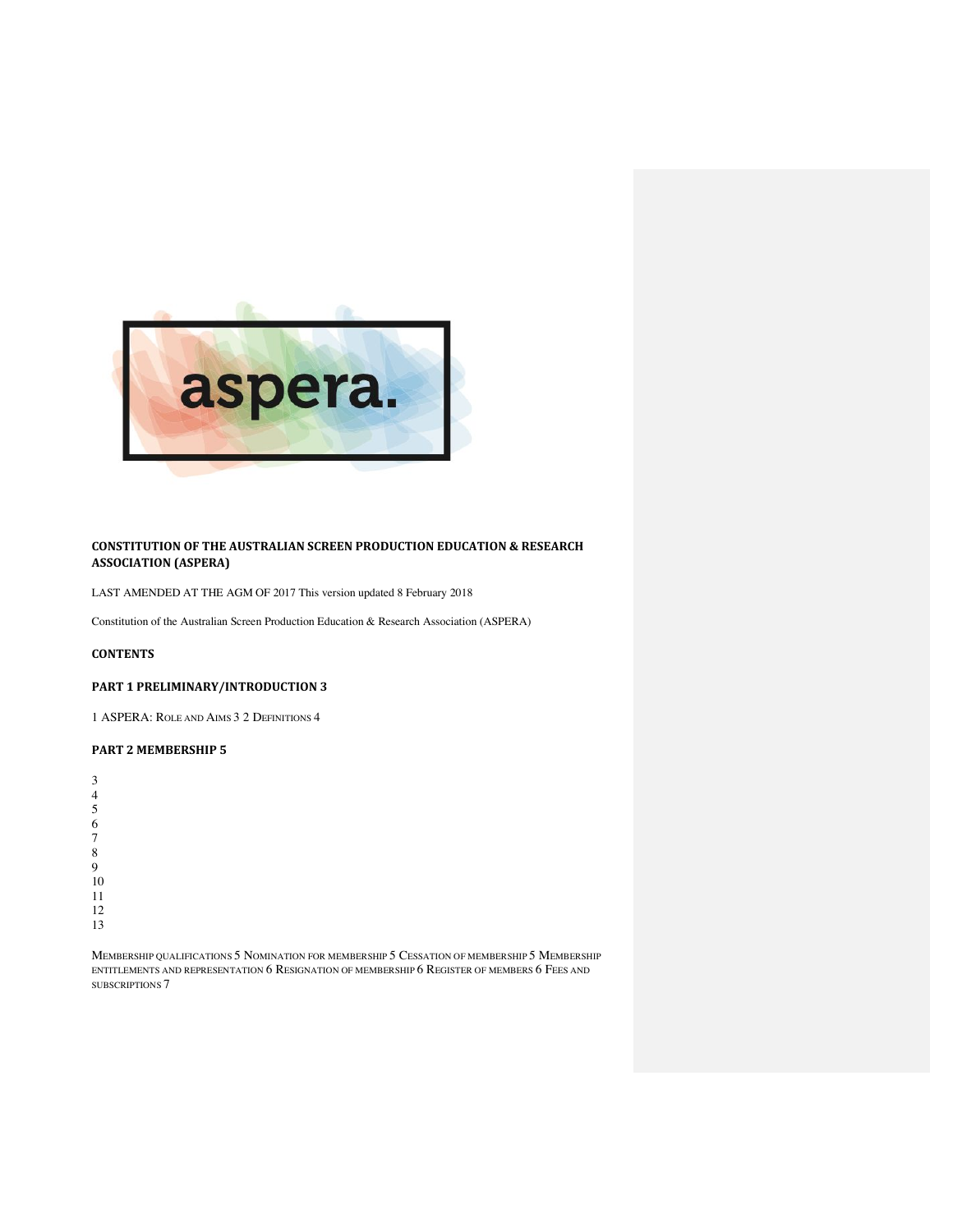MEMBERS' LIABILITIES 7 RESOLUTION OF INTERNAL DISPUTES 7 DISCIPLINING OF MEMBERS 7 RIGHT OF APPEAL OF DISCIPLINED MEMBER 8

## **PART 3 THE EXECUTIVE COMMITTEE 9**

- 14. 14 POWERS OF THE EXECUTIVE COMMITTEE 9
- 15. 15 CONSTITUTION AND MEMBERSHIP 9
- 16. 16 ELECTION OF MEMBERS 10
- 17. 17 SECRETARY 10
- 18. 18 TREASURER 11
- 19. 19 CASUAL VACANCIES 11
- 20. 20 REMOVAL OF MEMBER 11
- 21. 21 MEETINGS AND QUOROM 12
- 22. 22 DELEGATION BY COMMITTEE TO SUB-COMMITTEE 12
- 23. 23 VOTING AND DECISIONS 13

## **PART 4 GENERAL MEETING 13**

- 27
- 28

29

30 31

ANNUAL GENERAL MEETINGS – HOLDING OF 13 ANNUAL GENERAL MEETINGS – CALLING OF AND BUSINESS AT 14 NOTICE 14 PROCEDURE 15 PRESIDING MEMBER 15 MAKING OF DECISIONS 15 SPECIAL RESOLUTION 16 VOTING 16 APPOINTMENT OF PROXIES 16

## **PART 5 MISCELLANEOUS 17**

32 33

34 35

36

37

38

INSURANCE 17 FUNDS – SOURCE 17 FUNDS – MANAGEMENT 17

ALTERATION OF OBJECTS AND RULES 17 COMMON SEAL 17 CUSTODY OF BOOKS 18 INSPECTION OF BOOKS 18

Page 2 of 25

Constitution of the Australian Screen Production Education & Research Association (ASPERA)

39 SERVICE OF NOTICES 18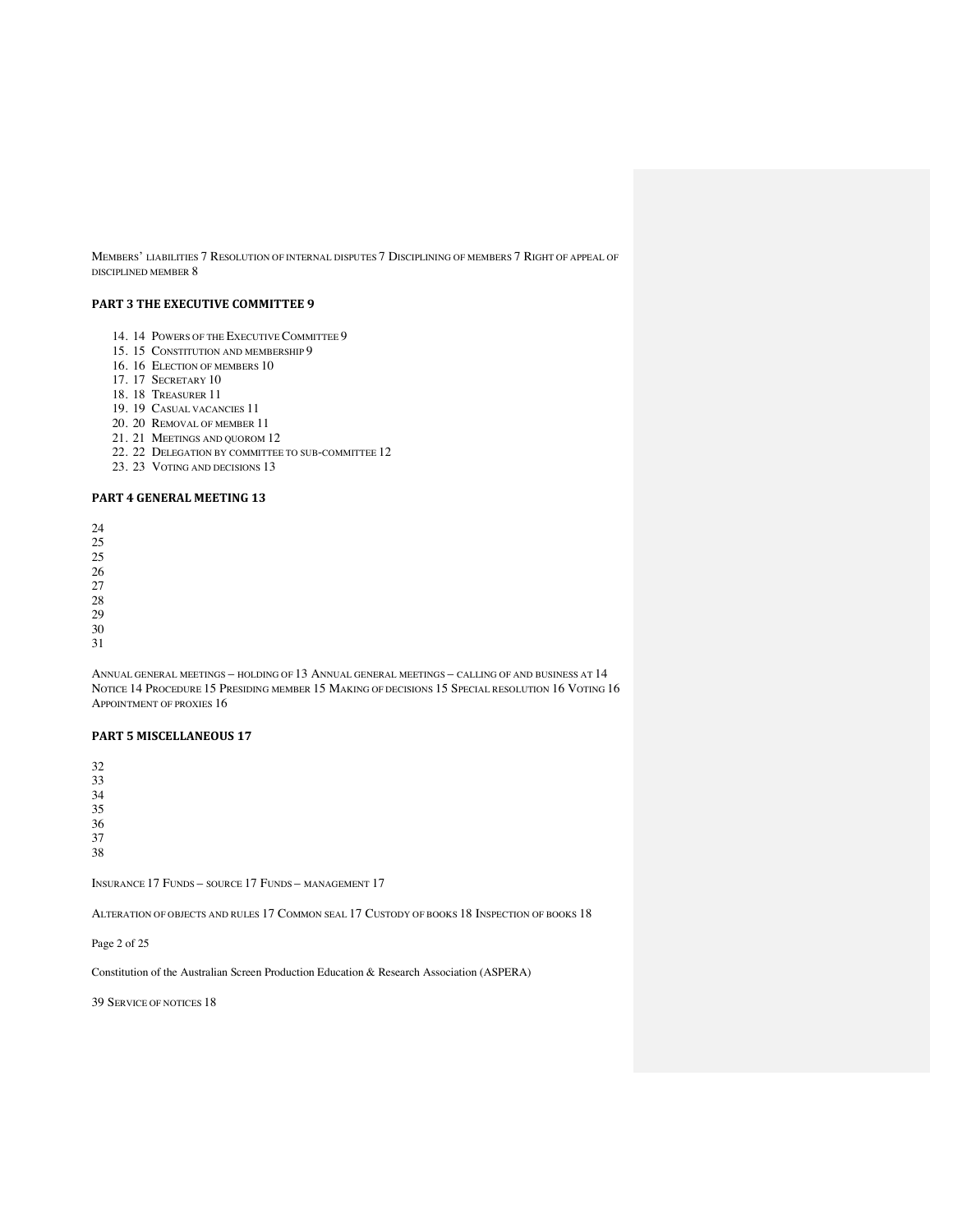APENDIX 1: APPLICATION FOR MEMBERSHIP 19 APENDIX 2: FORM OF APPOINTMENT OF PROXY 20 APENDIX 3: SCHEDULE OF ANNUAL MEMBERSHIP FEES 21

### Page 3 of 25

Constitution of the Australian Screen Production Education & Research Association (ASPERA)

## **Part 1** 1

## **Preliminary/Introduction ASPERA: Role and Aims**

Australian Screen Production Education & Research Association (ASPERA) is the peak discipline body of Australian tertiary institutions teaching and researching film, video, television and new media as screen based production practices. It was established in 2004 at an initial conference at the Victorian College of the Arts in Melbourne attended by 16 institutions.

ASPERA represents Australian Universities offering qualifications at undergraduate and/or postgraduate levels, including bachelor, master and doctoral degrees in various screen production disciplines. It plays an active role in shaping quality education for those working or planning to work in production or research for the screen. It addresses issues of concern to the sector, and is concerned with the status of screen production courses within the education sector. It addresses the relationship between the screen production education sector of the industry and the wider Australian screen industries. It aims to lift the profile of the screen based industries within the wider economic, social and cultural development of Australia.

Page 4 of 25

### **Aims**

- 1. To produce a regular forum for exchange of ideas for Universities and tertiary screen production educators on matters of teaching, assessment, research, quality assurance and course design.
- 2. To develop and foster research relevant to the sector.
- 3. To promote quality professional education for creative artists and

craftspeople in the screen industries.

4. To develop policy and advocate on behalf of screen production courses

within the Australian tertiary sector.

Constitution of the Australian Screen Production Education & Research Association (ASPERA)

### **2**

Page 5 of 25

5.

6.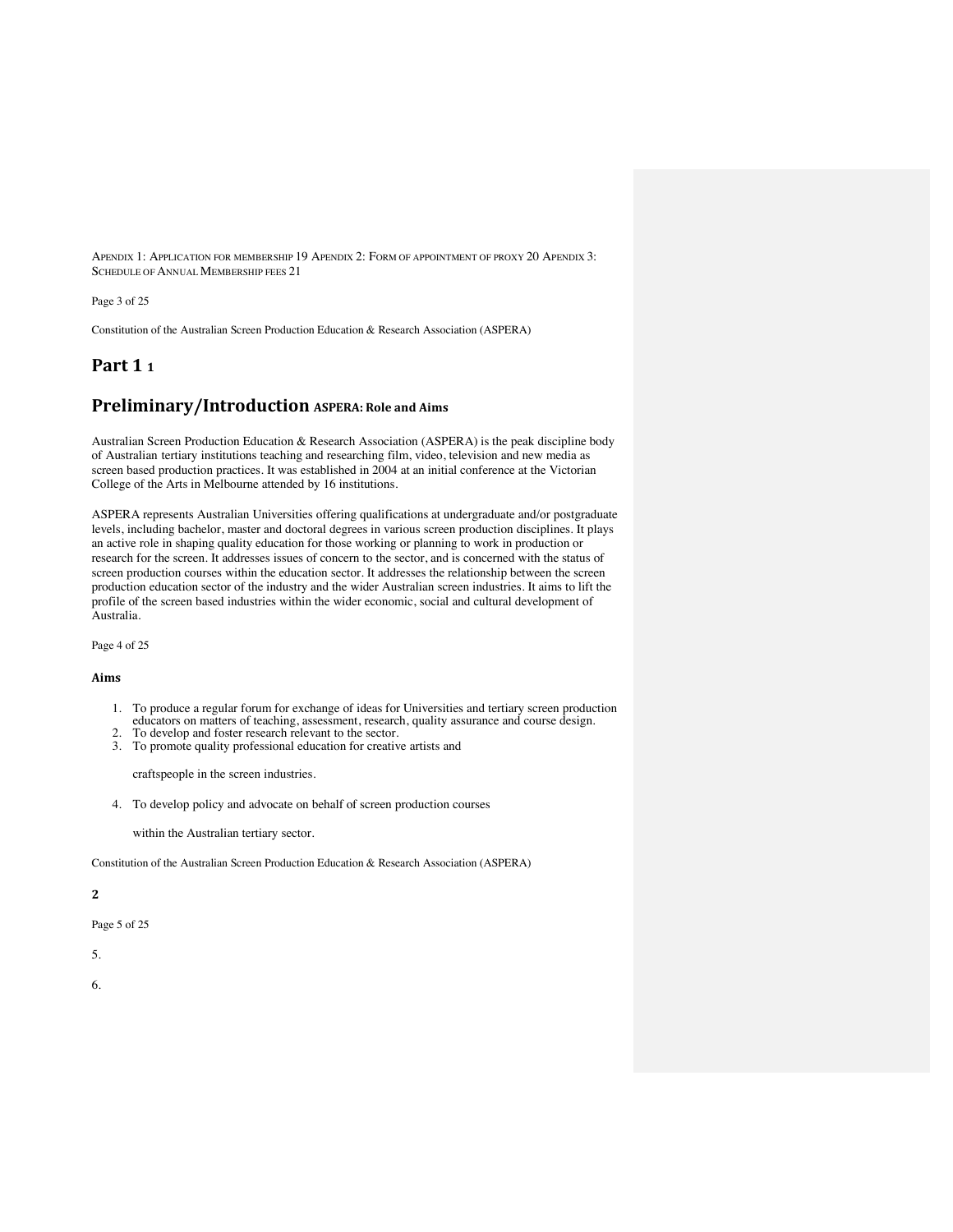To provide leadership to professional education, research and community service in screen production in Australian Universities and tertiary institutions.

To liaise with government, industry, secondary and VET sectors on matters of mutual interest relating to screen production.

### **Definitions**

1. (1) In these rules:

**Commissioner** means the Commissioner of the Department of Fair Trading.

*Committee* – Abbreviated version of the Executive Committee

**Executive Committee -** management committee consisting of the office bearers plus between one and three elected ordinary member representatives

*Full member* – Australian u niversities, academic units within a university or AFTRS.

Associate member - open to non-university institutions and organizations

**Individual member** – a scholar aligned with the disciplinary foci of ASPERA

*Ordinary Executive Committee member representative* means a member of the Executive Committee who is not an office-bearer of the association, as referred to in rule 14(2).

**Representative** – a person authorised to represent the member tertiary institution or academic unit

*Secretary* means:

1. (a) the person holding office under these rules as secretary of

the association, or

2. (b) if no such person holds that office – the public officer of the association.

**Special general meeting** means a general meeting of the association other than an annual general meeting.

*the Act* means the *Associations Incorporation Act* 1984. *the Regulation* means the *Associations Incorporation Regulation* 

*1999.* 

2. (2) In these rules:

(a) a reference to a function includes a reference to a power, authority and duty, and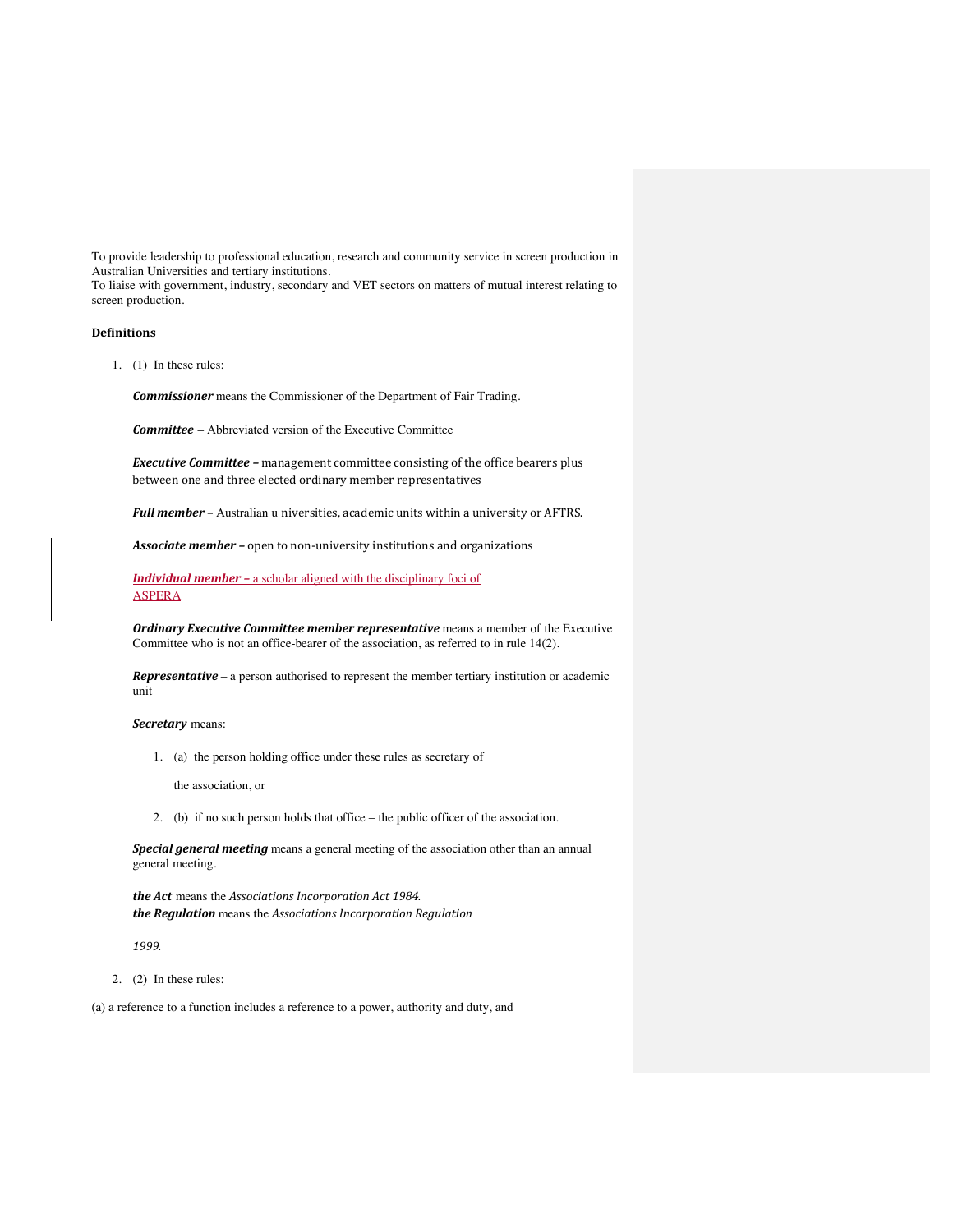Constitution of the Australian Screen Production Education & Research Association (ASPERA)

### Page 6 of 25

(b) a reference to the exercise of a function includes, if the function is a duty, a reference to the performance of the duty.

(3) The provisions of the *Interpretation Act 1987* apply to and in respect of these rules in the same manner as those provisions would so apply if these rules were an instrument made under the Act.

Constitution of the Australian Screen Production Education & Research Association (ASPERA)

### **Part 2 3**

## **Membership Membership qualifications**

2.1 **Full membership** of ASPERA is open to Australian Universities, AFTRS, or academic units within a University (faculty, school, department, institute or college) responsible for the teaching and management of screen production and post graduate research programs where the central objective is the education and advancement of screen practitioners. A University or academic unit as defined above can join ASPERA if one third of their subjects are production based. Each institution or academic unit nominates its representative for ASPERA.

2.2 Associate Membership of ASPERA is open to non-university institutions and organizations consistent with the roles and aims of ASPERA.

2.3 Individual Membership of ASPERA is open to scholars aligned with the roles and aims of ASPERA.

### **Nomination for membership**

- 1. (1) A nomination for full or associate or individual membership of the association:
	- 1. (a) must be made by an authorized member of an institution or an academic unit  $or a$ scholar in writing, and
	- 2. (b) must be lodged with the secretary of the association.
- 2. (2) As soon as practicable after receiving a nomination for membership, the secretary must refer the nomination to the committee to determine whether to approve or to reject the nomination.
- 3. (3) As soon as practicable after the committee makes that determination, the secretary must: 1. (a) notify the nominee, in writing, that the committee approved or rejected the nomination (whichever is applicable), and
	- 2. (b) if the committee approved the nomination, request the nominee to pay (within the period of 28 days after receipt by the nominee of the notification) the sum payable under these rules by a member as entrance fee and annual subscription.
- 4. (4) the secretary must, on payment by the nominee of the amounts referred to in clause (3) (b) within the period referred to in that provision, enter the nominee's name in the register of members and, on the name being so entered, the nominee becomes a member of the association.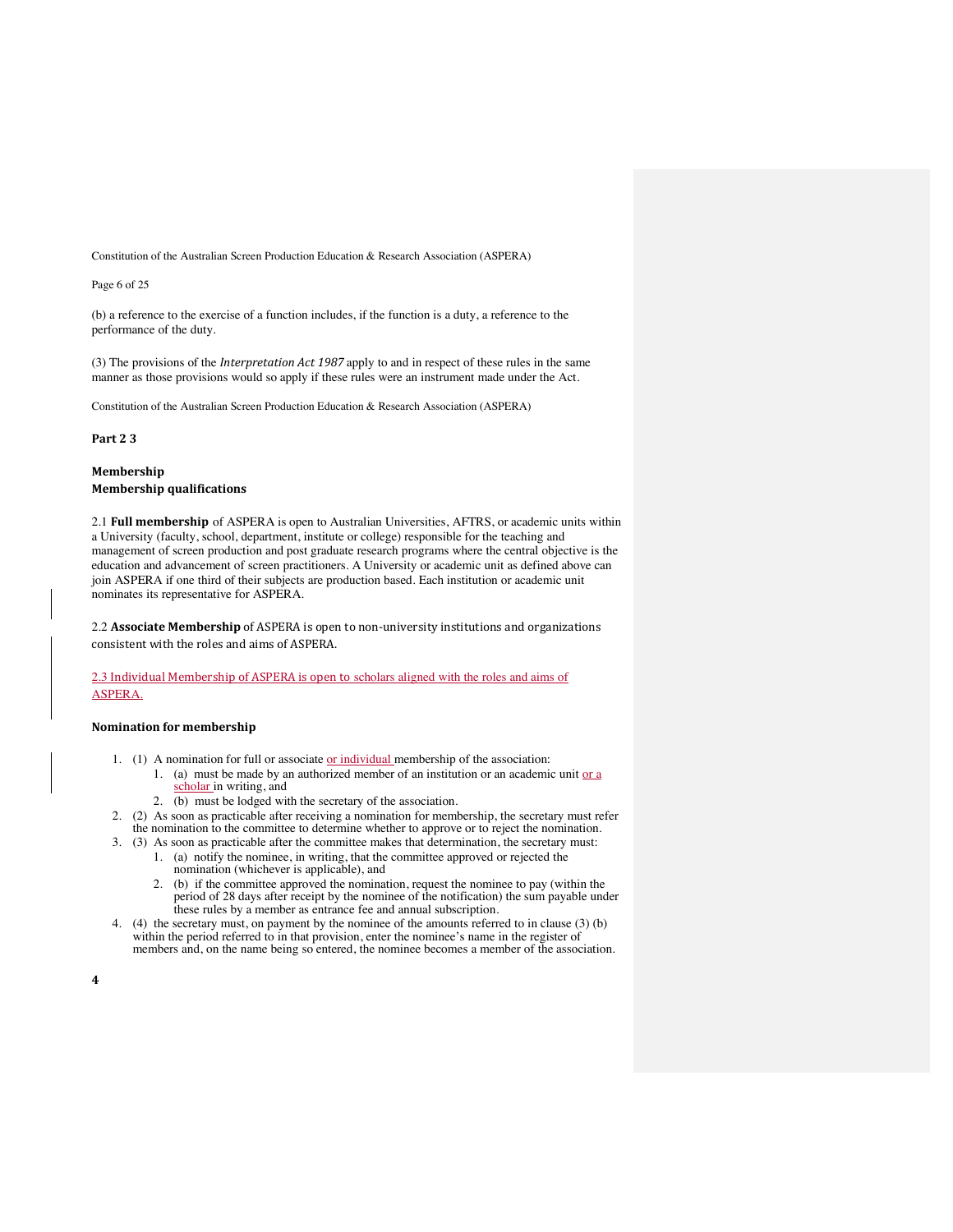Page 7 of 25

### Constitution of the Australian Screen Production Education & Research Association (ASPERA) 5. **5 Cessation of membership** An institution or academic unit or individual ceases to be a member of ASPERA if: (i) it does not pay its annual fee. (ii) resigns membership (iii) is expelled from the association 6. **6 Membership entitlements and representation**  A right, privilege or obligation which an institution or an academic unit has by reason of being a member of the association: 1. (a) can be delegated to an authorised person(s) representing the institutions or the academic unit in question. 2. (b) terminates on cessation of the membership. 3. (c) full members are entitled to two delegates at the annual conference and one vote at the Annual General Meeting. 4. (d) associate members are entitled to one delegate at the annual conference. 5.  $(e)$  individual members are entitled to 7. **7 Resignation of membership**  1. (1) A member of the association is not entitled to resign that membership except in accordance with this rule. 2. (2) A member of the association who has paid all amounts payable by the member to the association in respect of the member's membership may resign from membership of the association by first giving to the secretary written notice of at least one month (or such other period as the Executive Committee may determine) of the member's intention to resign and, on the expiration of the period of notice, the member ceases to be a member. 3. (3) If a member of the association ceases to be a member under clause (2), and in every other case where a member ceases to hold membership, the secretary must make an appropriate entry in the register of members recording the date on which the member ceased to be a member. 8. **8 Register of members** (1) The public officer of the association must establish and maintain a register of members of the association specifying the name and address of each individual or institution or academic unit, name the person(s) authorised to represent the institution or the academic unit that is a member of the association. Page 8 of 25 Constitution of the Australian Screen Production Education & Research Association (ASPERA) **Deleted:** an **Formatted:** Font: Times New Roman Formatted: Highlight **Deleted:** an **Deleted:** s t **Deleted:** , along with a name of the person(s) authorised to represent the institution or the academic unit in question, together

with the date on which the institution of the academic unit became a member.

2. (2) The register of members must be kept at the principal place of administration of the association and must be open for inspection, free of charge, by any member of the association at any reasonable hour.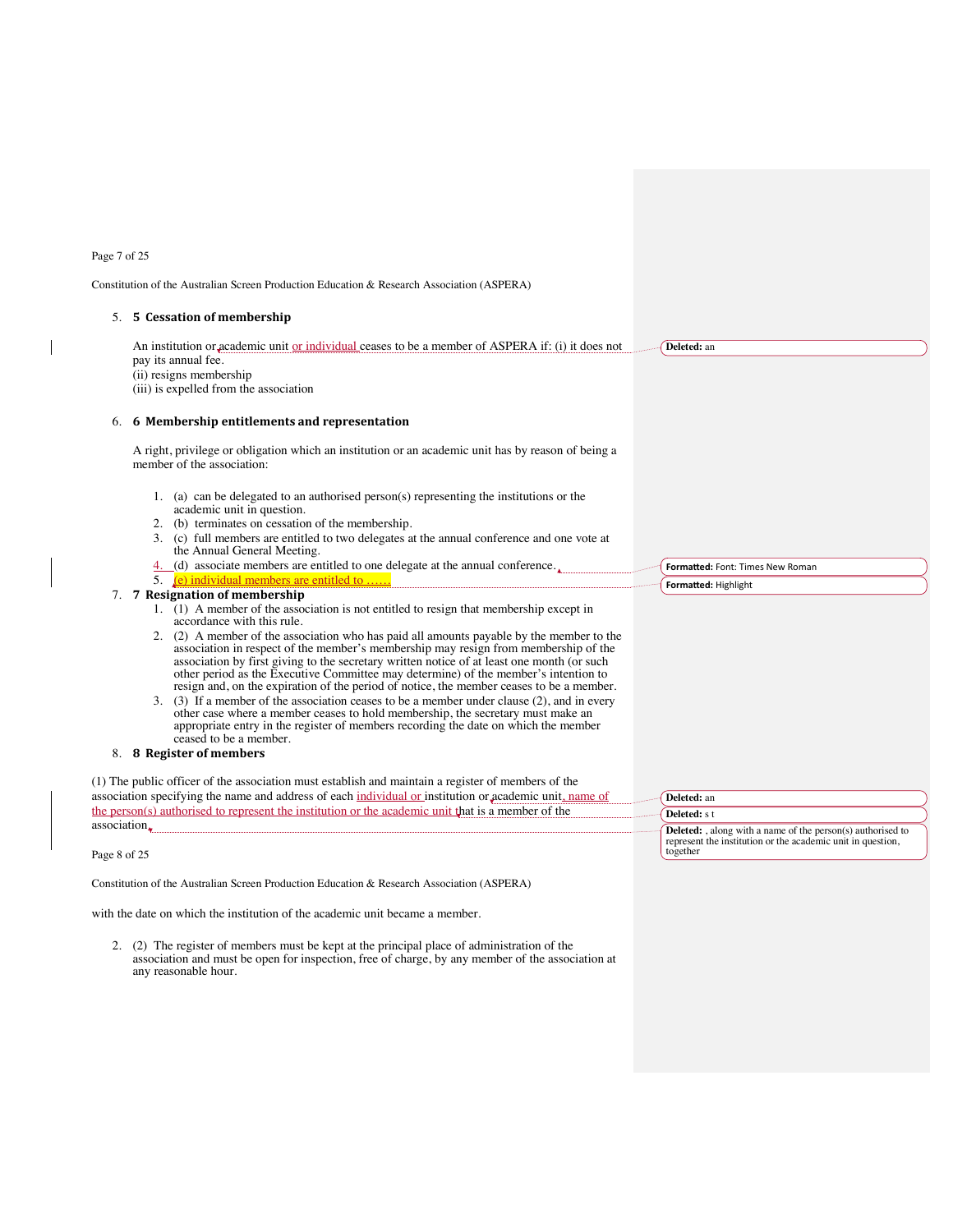3. (3) A member of the association may obtain a copy of any part of the register on payment of a fee of \$1 for each page copied or, if some other amount is determined by the committee, that other amount.

### 9. **9 Fees and subscriptions**

- 1. (1) A member of the association must, on admission to membership, pay to the association a fee of \$1 or, if some other amount is determined by the committee, that other amount.
- 2. (2) In addition to any amount payable by the member under clause (1), full and associate members of the association must pay to the association an annual membership fee in accordance with the Schedule of Annual Membership Fees, (Appendix 3) or, if some other amount is determined by the committee, that other amount, payable at a date determined each year by the committee.

### 10. **10 Members' liabilities**

The liability of a member of the association to contribute towards the payment of the debts and liabilities of the association or the costs, charges and expenses of the winding up of the association is limited to the amount, if any, unpaid by the member in respect of membership of the association as required by rule 8.

### 11. **11 Resolution of internal disputes**

- 1. (1) Disputes between members (in their capacity as members) of the association, and disputes between members and the association, are to be referred to a community justice centre for mediation in accordance with the *Community Justice Centres Act 1983*.
- 2. (2) At least 7 days before a mediation session is to commence, the parties are to exchange statements of the issues that are in dispute between them and supply copies to the mediator.

### 12. 12 Disciplining of members

(1) A complaint may be made to the committee by any person that a member of the association:

### Page 9 of 25

Constitution of the Australian Screen Production Education & Research Association (ASPERA)

### (2) On

receiving such a complaint, the Executive Committee:

- 1. (a) has persistently refused or neglected to comply with a provision or provisions of these rules, or
- 2. (b) has persistently and wilfully acted in a manner prejudicial to the interests of the association.
- 1. (a) must cause notice of the complaint to be served on the member concerned; and
- 2. (b) must give the member at least 14 days from the time the notice is served within which to
- make submissions to the Executive Committee in connection with the complaint, and
- 3. (c) must take into consideration any submissions made by the member in connection with the complaint.
- 3. (3) The committee may, by resolution, expel the member from the association or suspend the member from membership of the association if, after considering the complaint and any submissions made in connection with the complaint, it is satisfied that the facts alleged in the complaint have been proved.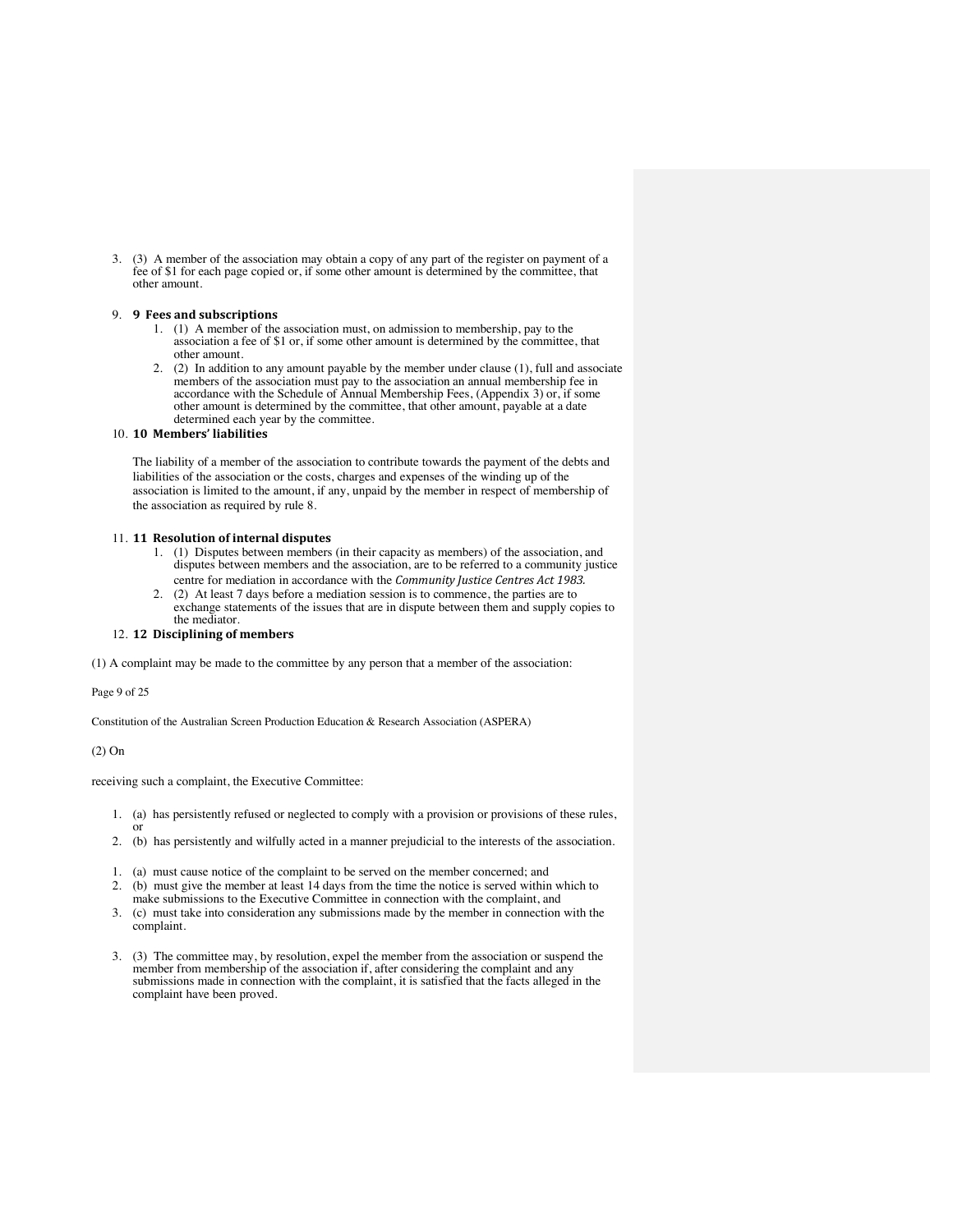- 4. (4) If the committee expels or suspends a member, the secretary must, within 7 days after the action is taken, cause written notice to be given to the member of the action taken, of the reasons given by the committee for having taken that action and of the member's right of appeal under rule 12.
- 5. (5) The expulsion or suspension does not take effect:
	- 1. (a) until the expiration of the period within which the member is entitled to appeal against the resolution concerned, or
	- 2. (b) if within that period the member exercises the right of appeal, unless and until the association confirms the resolution under rule 12(5), whichever is the later.

### 13 Right of appeal of disciplined member

- 1. (1) A member may appeal to the association in general meeting against a resolution of the committee under rule 11, within 7 days after notice of the resolution is served on the member, by lodging with the secretary a notice to that effect.
- 2. (2) The notice may, but need not, be accompanied by a statement of the grounds on which the member intends to rely for the purposes of the appeal.
- 3. (3) On receipt of a notice from a member under clause (1), the secretary must notify the committee which is to convene a general meeting of the association to be held within 28 days after the date on which the secretary received the notice.

### Page 10 of 25

Constitution of the Australian Screen Production Education & Research Association (ASPERA)

### **Part 3 14**

- 4. (4) At a general meeting of the association convened under clause (3):
	- 1. (a) no business other than the question of the appeal is to be transacted, and
	- 2. (b) the committee and the member must be given the opportunity to state their respective cases orally through an authorised representative or in writing, or both, and
	- 3. (c) the authorized representatives of members present are to vote by secret ballot on the question of whether the resolution should be confirmed or revoked.
- 5. (5) If at the general meeting the association passes a special resolution in favour of the confirmation of the resolution, the resolution is confirmed.

## **The Executive Committee**

## **Powers of the Executive Committee**

The Executive Committee is to be called the committee of management of the association and, subject to the Act, the Regulation and these rules and to any resolution passed by the association in general meeting:

- 1. (a) is to control and manage the affairs of the association, and
- 2. (b) may exercise all such functions as may be exercised by the association, other than those functions that are required by these rules to be exercised by a general meeting of members of the association, and
- 3. (c) has power to perform all such acts and do all such things as appear to the committee to be necessary or desirable for the proper management of the affairs of the association.

### **Constitution and membership**

1. (1) Subject in the case of the first members of the Executive Committee to section 21 of the Act, the committee is to consist of: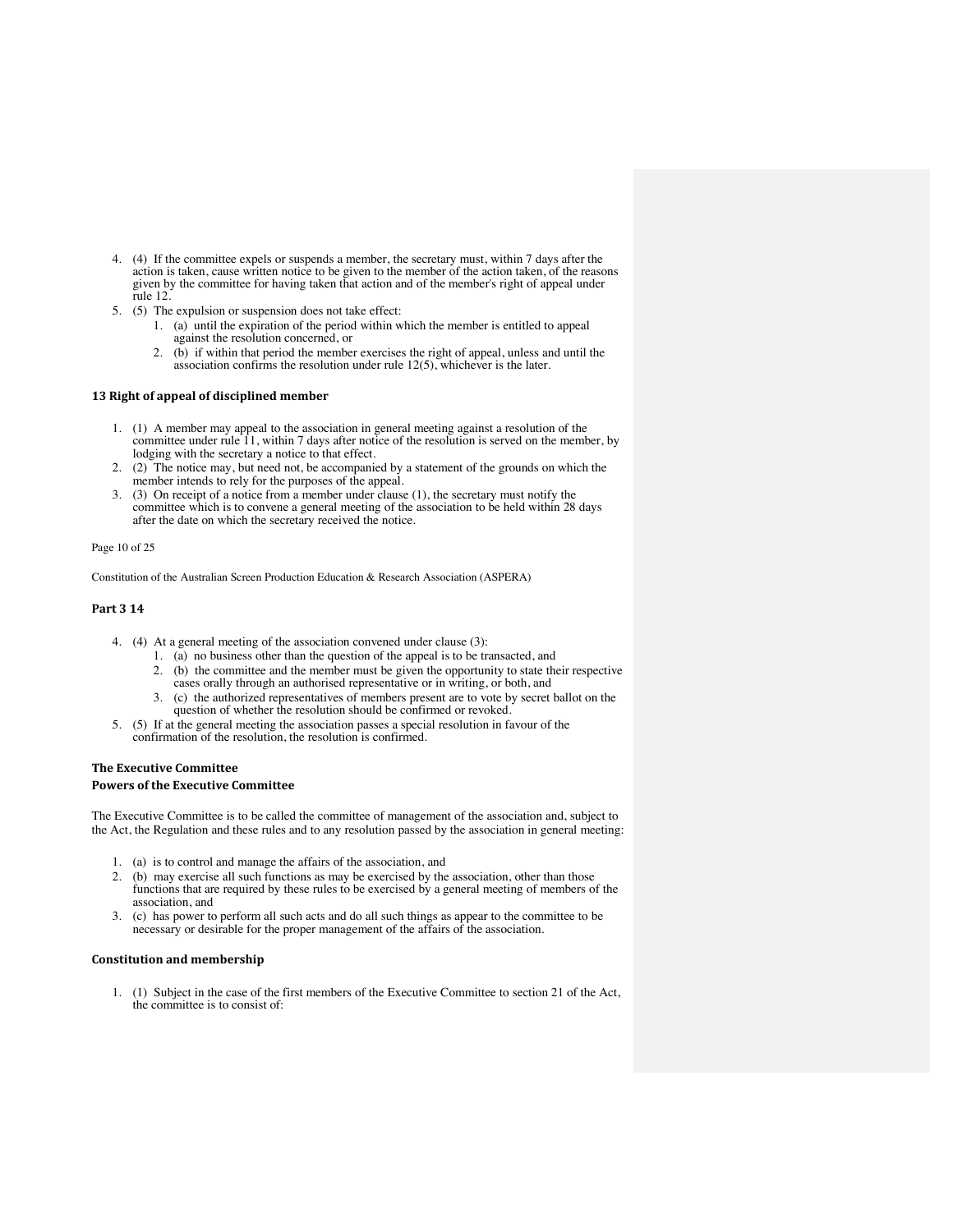- 1. (a) the office-bearers of the association, and
- 2. (b) between one and three ordinary member representatives,

each of whom represents a full or individual member is to be elected at the annual general meeting of the association under rule 15.

- 2. (2) The office-bearers of the association are to be:
	- 1. (a) the president
	- 2. (b) the vice-president
	- 3. (c) the treasurer, and

### **15**

 $\overline{1}$ 

Page 11 of 25

Constitution of the Australian Screen Production Education & Research Association (ASPERA)

### (d) the secretary

- 3. (3) Each member of the Executive Committee is, subject to these rules, to hold office for two years, but is eligible for re-election.
- 4. (4) Any eligible member can be appointed as President provided that he/she has served on the Executive Committee for at least one year in the previous five.
- 5. (5) In the event of a casual vacancy occurring in the membership of the committee, the committee may appoint a member of the association to fill the vacancy and the member so appointed is to hold office, subject to these rules, until the conclusion of the annual general meeting next following the date of the appointment.
- 6. (6) In the event that the conference convener is not already a member of the ASPERA Executive Committee they will be co-opted as an ordinary member for that year.
- 7. (7) Where possible the members of the Executive Committee should be drawn from member organisations and/or individuals from across all states and territories

### **16 Election of members**

Nominations of candidates for election as office-bearers of the association or as ordinary members of the committee will be an item on the AGM Agenda:

| 1. Anyone representing a full member or an individual member can be nominated for positions        | Deleted: from |
|----------------------------------------------------------------------------------------------------|---------------|
| available as long as the representative in question accepts the nomination                         |               |
| If the number of nominations received is equal to the number of vacancies to be filled, the        |               |
| persons nominated are taken to be elected.                                                         |               |
| If the number of nominations received exceeds the number of vacancies to be filled, a ballot is to |               |
| be held.                                                                                           |               |
| 4. The ballot for the election of office-bearers and ordinary members of the committee is to be    |               |
| conducted at the annual general meeting in such usual and proper manner as the committee may       |               |
| direct.                                                                                            |               |
|                                                                                                    |               |
| <b>17 Secretary</b>                                                                                |               |
|                                                                                                    |               |
|                                                                                                    |               |
| 1. (1) The Secretary of the association must, as soon as practicable after being appointed as      |               |
| secretary, lodge notice with the association of his or her address.                                |               |
| (2) It is the duty of the secretary to keep minutes of:                                            |               |
|                                                                                                    |               |
|                                                                                                    |               |
|                                                                                                    |               |
|                                                                                                    |               |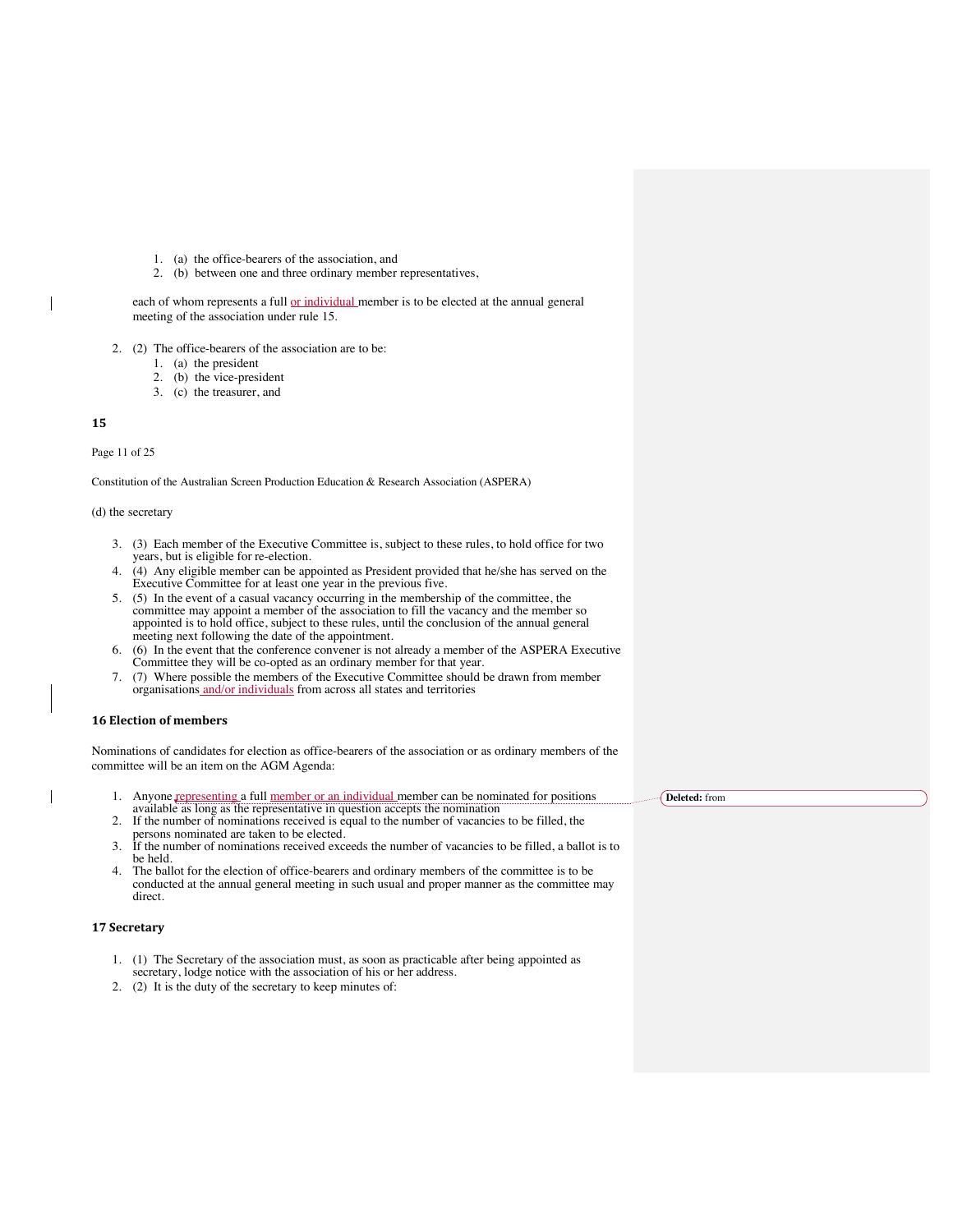### Page 12 of 25

Constitution of the Australian Screen Production Education & Research Association (ASPERA)

- 1. (a) all appointments of office-bearers and members of the committee,
- 2. (b) the names of members of the committee present at a committee meeting or a general meeting, and
- 3. (c) all proceedings at committee meetings and general meetings.

(3) Minutes of proceedings at a meeting must be signed by the chairperson of the meeting or by the chairperson of the next succeeding meeting.

### **18 Treasurer**

It is the duty of the treasurer of the association to ensure:

(a) that all money due to the association is collected and received and that all payments authorised by the association are made, and

(b) that correct books and accounts are kept showing the financial affairs of the association, including full details of all receipts and expenditure connected with the activities of the association.

### 19. **19 Casual vacancies**

For the purposes of these rules, a casual vacancy in the office of a member of the committee occurs if the Executive Committee member:

- 1. (a) dies, or
- 2. (b) ceases to be a member of the association, or
- 3. (c) becomes an insolvent under administration within the meaning of the *Corporations Act 2001* of the Commonwealth, or
- 4. (d) resigns office by notice in writing given to the secretary, or
- 5. (e) is removed from office under rule 19, or
- 6. (f) becomes a mentally incapacitated person, or
- 7. (g) is absent without the consent of the committee from all meetings of the committee held during a period of 12 months.

### 20. 20 Removal of member

(1) The association in general meeting may by resolution remove any member of the committee from the office of member before the expiration of the member's term of office and may by resolution

Page 13 of 25

Constitution of the Australian Screen Production Education & Research Association (ASPERA)

Page 14 of 25

appoint another person to hold office until the expiration of the term of office of the member so removed.

(2) If a member of the committee to whom a proposed resolution referred to in clause (1) relates makes representations in writing to the secretary or president (not exceeding a reasonable length) and requests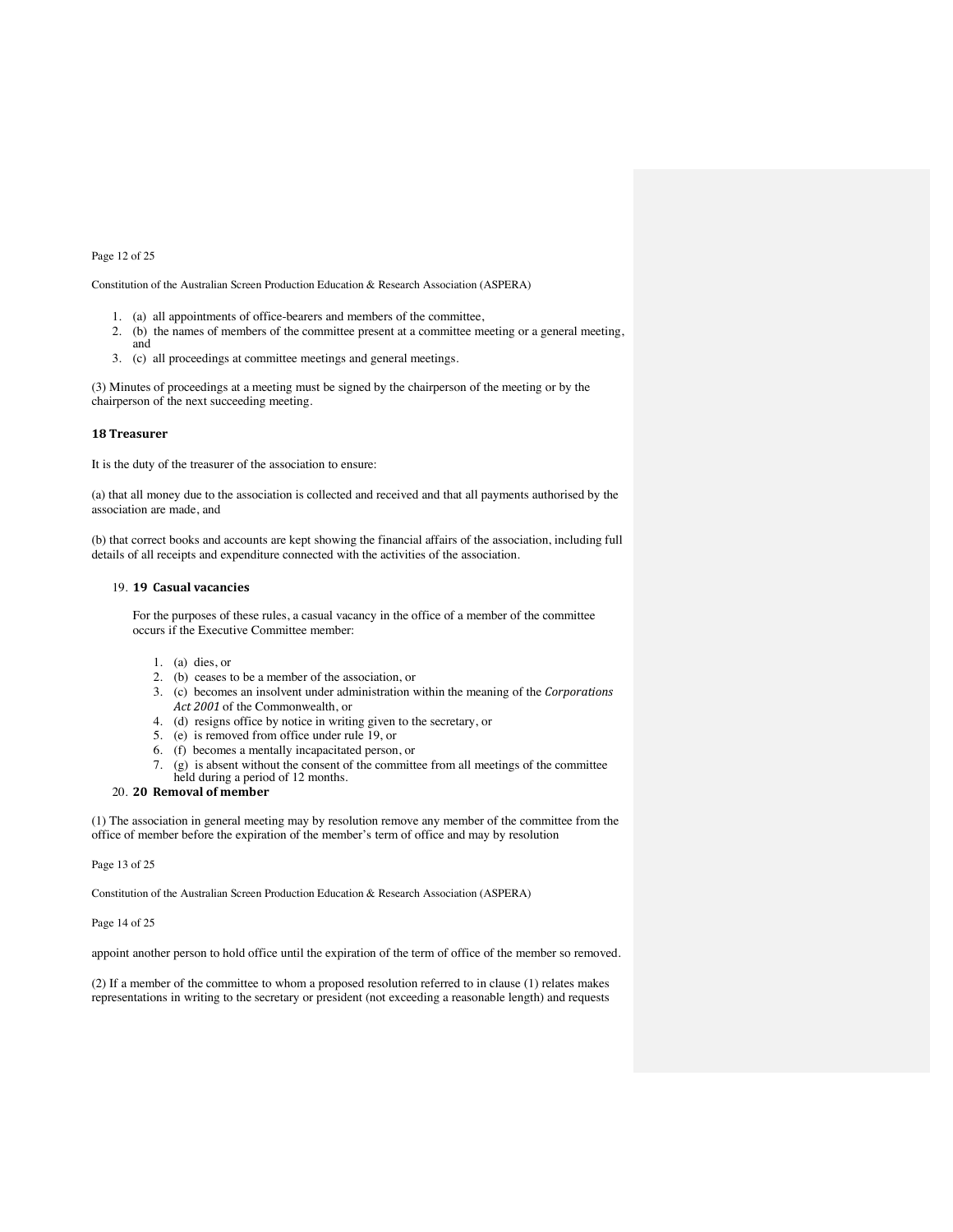that the representation be notified to the members of the association, the secretary or the president may send a copy of the representations to each member of the association or, if the representations are not so sent, the member is entitled to require that the representations be read out at the meeting at which the resolution is considered.

Constitution of the Australian Screen Production Education & Research Association (ASPERA)

### 21. 21 Meetings and quorum

- 1. (1) The Executive Committee must meet at least once in each period of 12 months at such place and time as the committee may determine.
- 2. (2) Additional meetings of the committee may be convened by the president or by any member of the committee.
- 3. (3) Executive Committee members may attend and vote at any meeting of the Committee in person or virtually using telephone or videoconferencing facilities.
- 4. (4) Any 3 members of the committee plus the President constitute a quorum for the
- transaction of the business in cyberspace of a meeting of the committee.
- 5. (5) No business is to be transacted by the committee unless it is quorate.

- 22. **22 Delegation by committee to sub-committee**<br>1. (1) The committee may, by instrument in writing, delegate to one or more subcommittees (consisting of such representative or representatives of the association as the committee thinks fit) the exercise of such of the functions of the committee as are specified in the instrument, other than:
	- 1. (a) this power of delegation, and
	- 2. (b) a function which is a duty imposed on the committee by the Act or by any other law.
	- 2. (2) A function the exercise of which has been delegated to a sub-committee under this rule may, while the delegation remains unrevoked, be exercised from time to time by the sub-committee in accordance with the terms of the delegation.
	- 3. (3) A delegation under this section may be made subject to such conditions or limitations as to the exercise of any function, or as to time or circumstances, as may be specified in the instrument of delegation.
	- 4. (4) Despite any delegation under this rule, the committee may continue to exercise any function delegated.
	- 5. (5) Any act or thing done or suffered by a sub-committee acting in the exercise of a delegation under this rule has the same force and effect as it would have if it had been done or suffered by the committee.
	- 6. (6) The committee may, by instrument in writing, revoke wholly or in part any delegation under this rule.
	- 7. (7) A sub-committee may meet and adjourn, as it thinks proper.

### Page 15 of 25

Constitution of the Australian Screen Production Education & Research Association (ASPERA)

### **23**

### **Voting and decisions**

- 1. (1) Questions arising at a meeting of the committee or of any sub-committee appointed by the committee are to be determined by a majority of the votes of representative of the committee or sub-committee present at the meeting.
- 2. (2) Each representative present at a meeting of the committee or of any sub-committee appointed by the committee (including the person presiding at the meeting) is entitled to one vote but, in the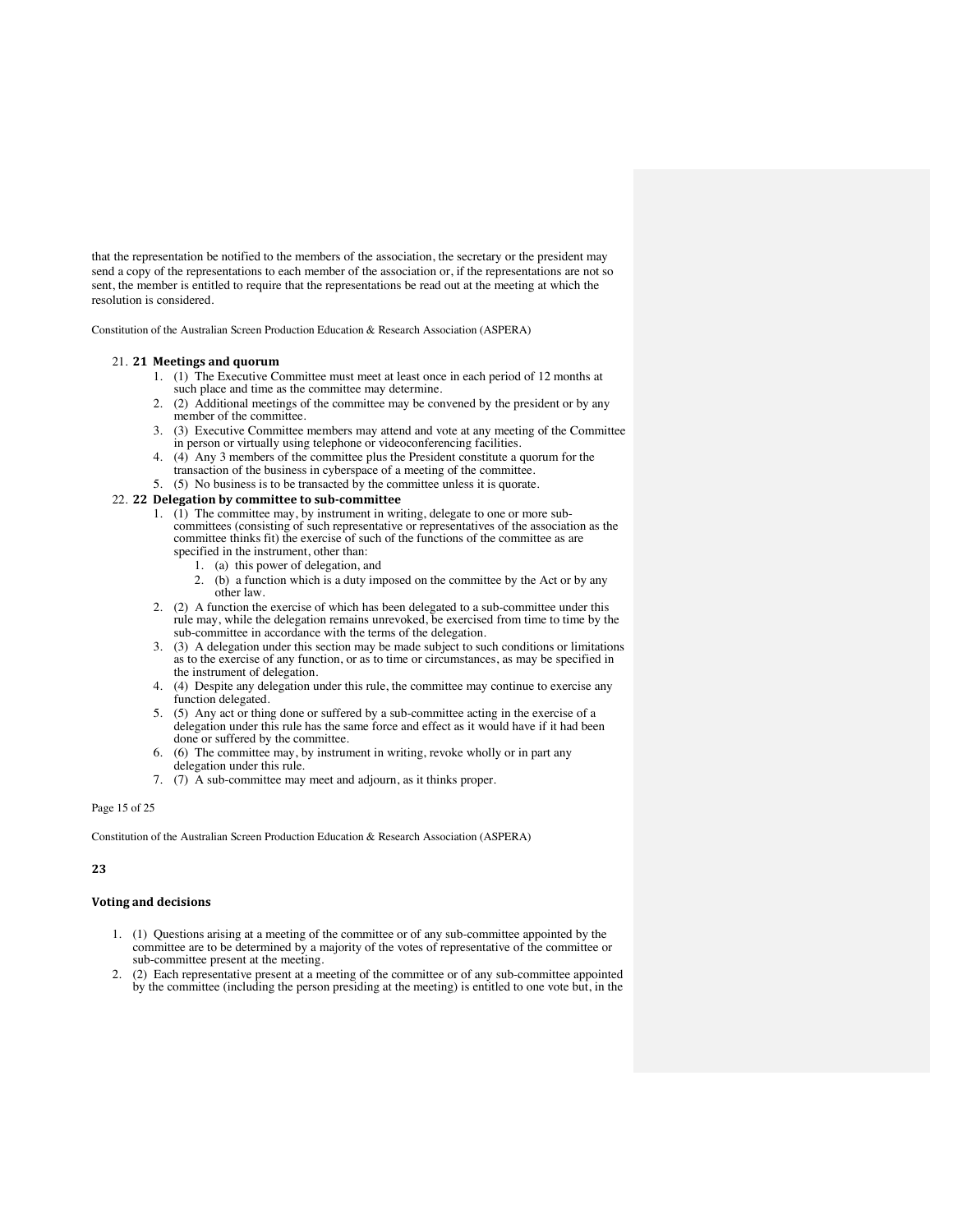event of an equality of votes on any question, the person presiding may exercise a second or casting vote.

- 3. (3) Subject to rule 20(5), the committee may act despite any vacancy on the committee.
- 4. (4) Any act or thing done or suffered, or purporting to have been done or suffered, by the committee or by a sub-committee appointed by the committee, is valid and effectual despite any defect that may afterwards be discovered in the appointment or qualification of any member of the committee or sub-committee.

### **General meeting**

### Annual general meetings - holding of

- 1. (1) With the exception of the first annual general meeting of the association, the association must, at least once in each calendar year and within the period of 6 months after the expiration of each financial year of the association, convene an annual general meeting of its members.
- 2. (2) The association must hold its first annual general meeting:

(a) within the period of 18 months after its incorporation under the Act, and

(b) within the period of 12 months after the expiration of the first financial year of the association.

3. (3) Clauses (1) and (2) have effect subject to any extension or permission granted by the Commissioner under section 26(3) of the Act.

### **Part 4 24**

Page 16 of 25

Constitution of the Australian Screen Production Education & Research Association (ASPERA)

### **25**

### Annual general meetings - calling of and business at

- 1. (1) The annual general meeting of the association is, subject to the Act and to rule 23, to be convened on such date and at such place and time as the committee thinks fit.
- 2. (2) Each full member has only one vote.<br>3. (3) In addition to any other business while
- 3. (3) In addition to any other business which may be transacted at an annual general meeting, the business of an annual general meeting is to include the following:
	- 1. (a) to confirm the minutes of the last preceding annual general meeting and of any special general meeting held since that meeting,
	- 2. (b) to receive from the committee reports on the activities of the association during the last preceding financial year,
	- 3. (c) to elect office-bearers of the association and ordinary members of the committee,
	- 4. (d) to receive and consider the financial statements of the organisation for the year.
- 4. (4) An annual general meeting must be specified as such in the notice convening it.

### **Notice**

1. (1) Except if the nature of the business proposed to be dealt with at a general meeting requires a special resolution of the association, the secretary must, at least 14 days before the date fixed for the holding of the general meeting, give a notice to each member specifying the place, date and time of the meeting and the nature of the business proposed to be transacted at the meeting.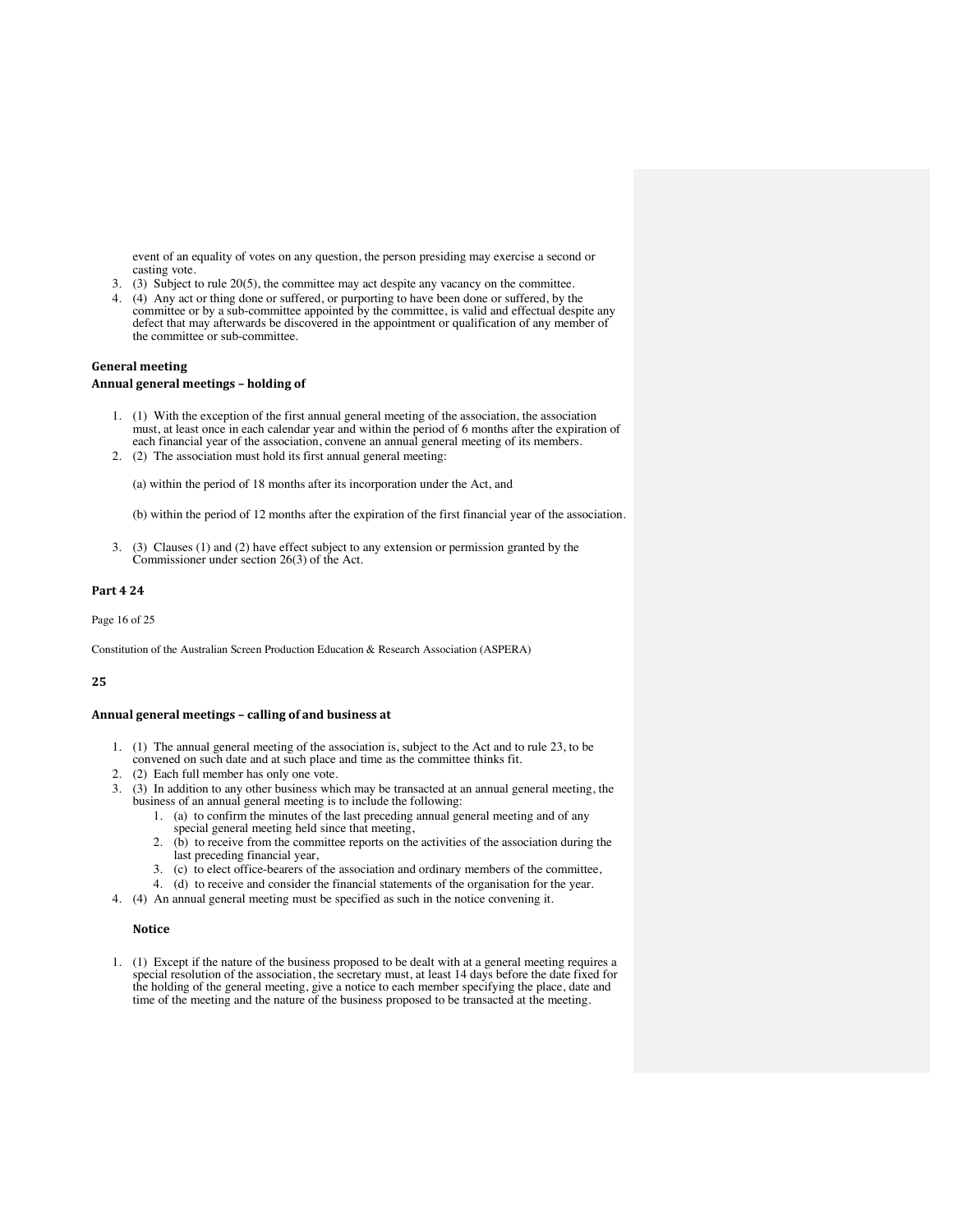- 2. (2) If the nature of the business proposed to be dealt with at a general meeting requires a special resolution of the association, the secretary must, at least 21 days before the date fixed for the holding of the general meeting, cause notice to be given to each member specifying, in addition to the matter required under clause (1), the intention to propose the resolution as a special resolution.
- 3. (3) No business other than that specified in the notice convening a general meeting is to be transacted at the meeting except, in the case of an annual general meeting, business which may be transacted under rule  $24(2)$ .
- 4. (4) A member desiring to bring any business before a general meeting may give notice in writing of that business to the secretary who must include that business in the next notice calling a general meeting given after receipt of the notice from the member.

### **25a**

Page 17 of 25

Constitution of the Australian Screen Production Education & Research Association (ASPERA)

### **26**

### **Procedure**

No item of business is to be transacted at a general meeting unless a quorum of members entitled under these rules to vote is present during the time the meeting is considering that item.

Half the current number of registered members plus one, present either in person or virtually using telephone or video conferencing (being members entitled under these rules to vote at a general meeting) constitute a quorum for the transaction of the business of a general meeting

If within half an hour after the appointed time for the commencement of a general meeting a quorum is not present, the meeting will be rescheduled.

### **27**

**28** 

## **Presiding member**

- 1. (1) The president or, in the president's absence, the vice-president, is to preside as chairperson at each general meeting of the association.
- 2. (2) If the president and the vice-president are absent or unwilling to act, the members present must elect one of their number to preside as chairperson at the meeting.

## **Making of decisions**

1. (1) A question arising at a general meeting of the association is to be determined on a show of hands and, unless before or on the declaration of the show of hands a poll is demanded, a declaration by the chairperson that a resolution has, on a show of hands, been carried or carried unanimously or carried by a particular majority or lost, or an entry to that effect in the minute book of the association, is evidence of the fact without proof of the number or proportion of the votes recorded in favour of or against that resolution.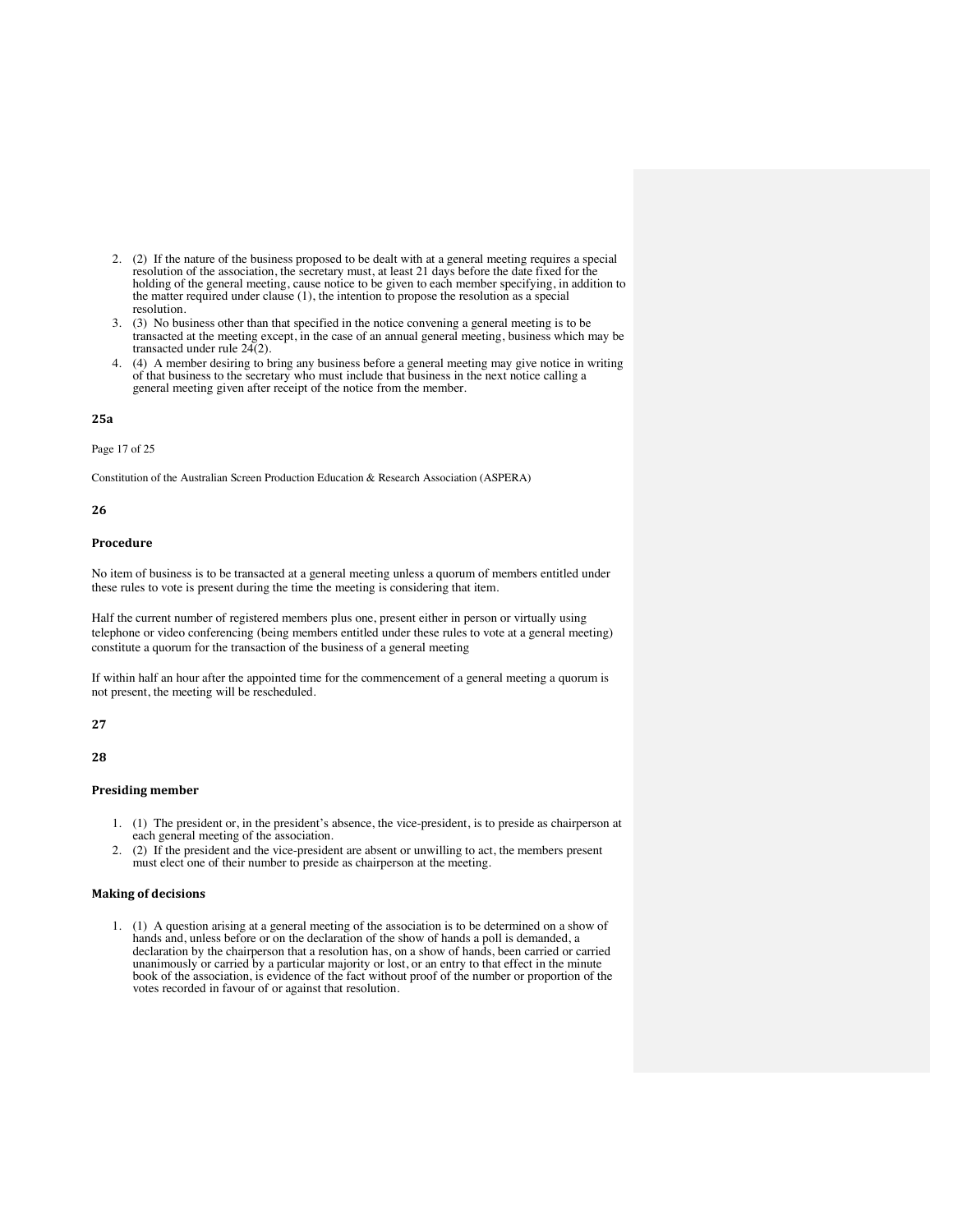- 2. (2) At a general meeting of the association, a poll may be demanded by the chairperson or by at least full members present in person or by proxy at the meeting.
	- 3. (3) If a poll is demanded at a general meeting, the poll must be taken;

(a) immediately in the case of a poll which relates to the election of the chairperson of the meeting

(b) in any other case, in such manner and at such time before the close of the meeting as the chairperson directs.

and the resolution of the poll on the matter is taken to be the resolution of the meeting on that matter.

Page 18 of 25

(1) (2)

(3)

Constitution of the Australian Screen Production Education & Research Association (ASPERA)

### **29 Special resolution**

A resolution of the association is a special resolution:

- 1. (a) if it is passed by a majority which comprises at least three-quarters of such members of the association as, being entitled under these rules so to do, vote in person or by proxy at a general meeting of which at least 21 days' written notice specifying the intention to propose the resolution as a special resolution was given in accordance with these rules, or
- 2. (b) where it is made to appear to the Commissioner that it is not practicable for the resolution to be passed in the manner specified in paragraph (a) if the resolution is passed in a manner specified by the Commissioner.

### 30. **30 Voting**

|  |      | ralmeetingoftheassociationafull 1<br>one<br>, member<br>mgaragener:<br>zole. |  | Highlight<br>Formatted |
|--|------|------------------------------------------------------------------------------|--|------------------------|
|  | only |                                                                              |  |                        |

- 2. (2) In the case of an equality of votes on a question at a general meeting, the chairperson of the meeting is entitled to exercise a second or casting vote.
- 3. (3) **Afullmemberorproxyisnotentitledtovoteatanygeneralmeeting** of the association unless all money due and payable by the member or proxy to the association has been paid, other than the amount of the annual subscription payable in respect of the then current year.

### 31. **31 Appointment of proxies**

- 1. (1) Each member is to be entitled to appoint a proxy by notice given to the secretary no later than 24 hours before the time of the meeting in respect of which the proxy is appointed.
- 2. (2) The notice appointing the proxy is to be in the form set out in Appendix 2 to these rules.

Page 19 of 25

Constitution of the Australian Screen Production Education & Research Association (ASPERA)

**Part 5 32** 

**Formatted:** Highlight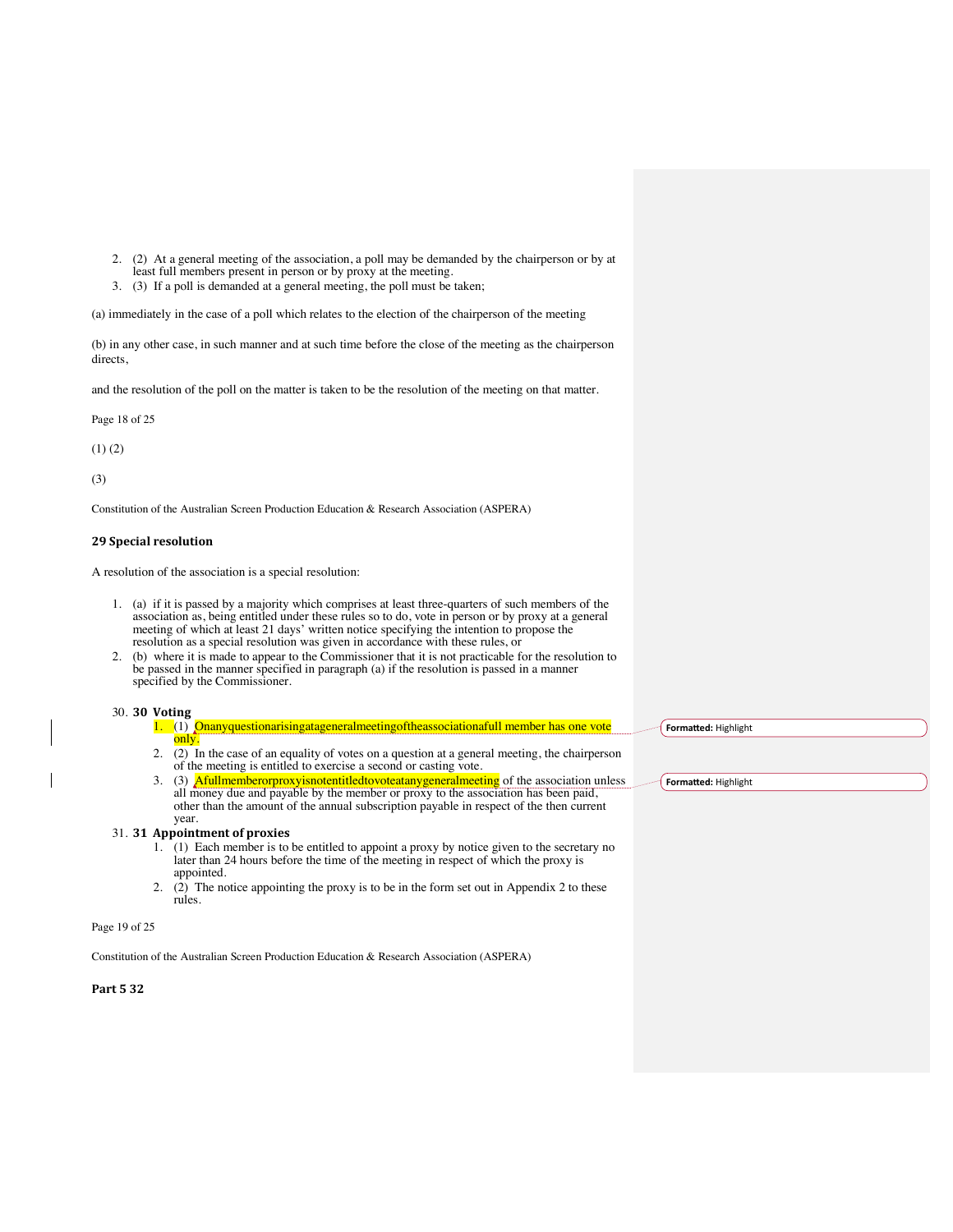# **33**

## **Miscellaneous Insurance**

The association may effect and maintain insurance.

### **Funds – source**

- 1. (1) The funds of the association are to be derived from entrance fees and annual subscriptions of members, donations and, subject to any resolution passed by the association in general meeting, such other sources as the committee determines.
- 2. (2) All money received by the association must be deposited as soon as practicable and without deduction to the credit of the association's bank account.
- 3. (3) The association must, as soon as practicable after receiving any money, issue an appropriate receipt.

### **Funds – management**

- 1. (1) Subject to any resolution passed by the association in general meeting, the funds of the association are to be used in pursuance of the objects of the association in such manner as the committee determines.
- 2. (2) All cheques, drafts, bills of exchange, promissory notes and other negotiable instruments must be signed the Treasurer and with documented e-mail confirmations by any 2 members of the committee

### **Alteration of objects and rules**

The statement of objects and these rules may be altered, rescinded or added to only by a special resolution of the association.

### **Common** seal

- 1. (1) The common seal of the association must be kept in the custody of the public officer.
- 2. (2) The common seal must not be affixed to any instrument except by the authority of the committee and the affixing of the common seal must be attested by the signatures either of 2 members of the committee or of 1 member of the committee and of the public officer or secretary.

**34** 



Page 20 of 25

Constitution of the Australian Screen Production Education & Research Association (ASPERA)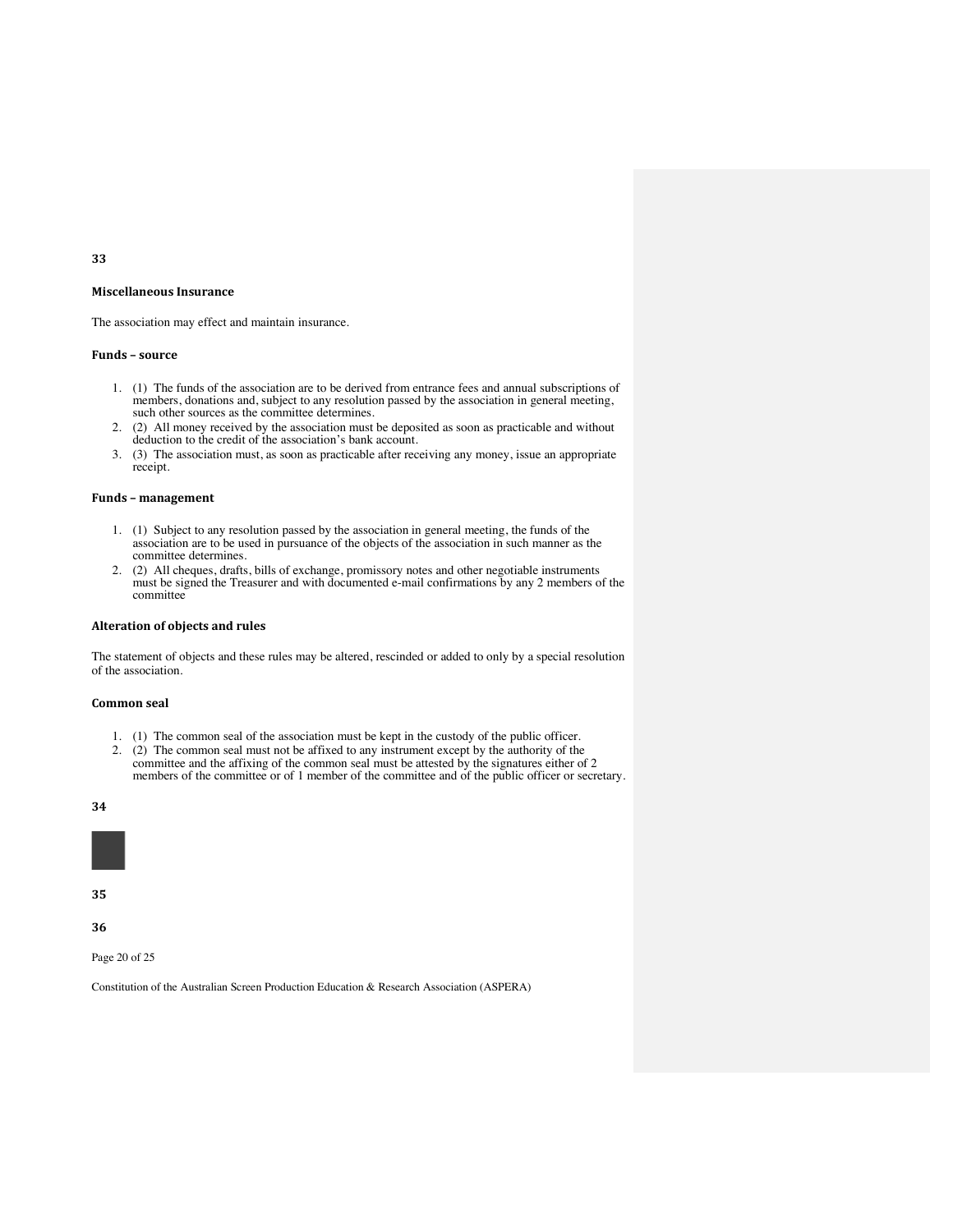### **37 Custody of books**

Except as otherwise provided by these rules, the public officer must keep in his or her custody or under his or her control all records, books and other documents relating to the association.

### 38. **38 Inspection of books**

The records, books and other documents of the association must be open to inspection, free of charge, by a representative of a member of the association at any reasonable hour.

### 39. **39 Service of notices**

- 1. (1) Forthepurposeoftheserules,anoticemaybeservedonorgivento a person:
	- 1. (a) by delivering it to the person personally, or
	- 2. (b) by sending it by pre-paid post to the address of the person, or
	- 3. (c) by sending it by facsimile transmission or some other form of electronic transmission to an address specified by the person for giving or serving the notice.
- 2. (2) forthepurposeoftheserules,anoticeistaken,unlessthecontraryis proved, to have been given or served:
	- 1. (a) in the case of a notice given or served personally, on the date on which it is received by the addressee, and
	- 2. (b) in the case of a notice sent by pre-paid post, on the date when it would have been delivered in the ordinary course of post, and
	- 3. (c) in the case of a notice sent by facsimile transmission or some other form of electronic transmission, on the date it was sent, or if the machine from which the transmission was sent produces a report indicating that the notice was sent on a later date, on that date.

Page 21 of 25

Constitution of the Australian Screen Production Education & Research Association (ASPERA)

### **Appendix 1** (Rule 3 (1))

| APPLICATION FOR FULL and/or ASSOCIATE and /or INDIVIDUAL MEMBERSHIP OF<br><b>ASSOCIATION</b>                                                                                                          | <b>Deleted: MEMBERSHIP</b> |
|-------------------------------------------------------------------------------------------------------------------------------------------------------------------------------------------------------|----------------------------|
| Australian Screen Production Education and Research Association (ASPERA) Incorporated (incorporated<br>under the Associations Incorporation Act 1984).                                                |                            |
|                                                                                                                                                                                                       |                            |
| (full name of the applicant or applicant institution or academic unit)                                                                                                                                | Deleted: an                |
|                                                                                                                                                                                                       |                            |
| (address)                                                                                                                                                                                             |                            |
| (please circle) member of the above-named incorporated association. In the event of our admission as a<br>member, I/we agree to be bound by the rules of the association for the time being in force. |                            |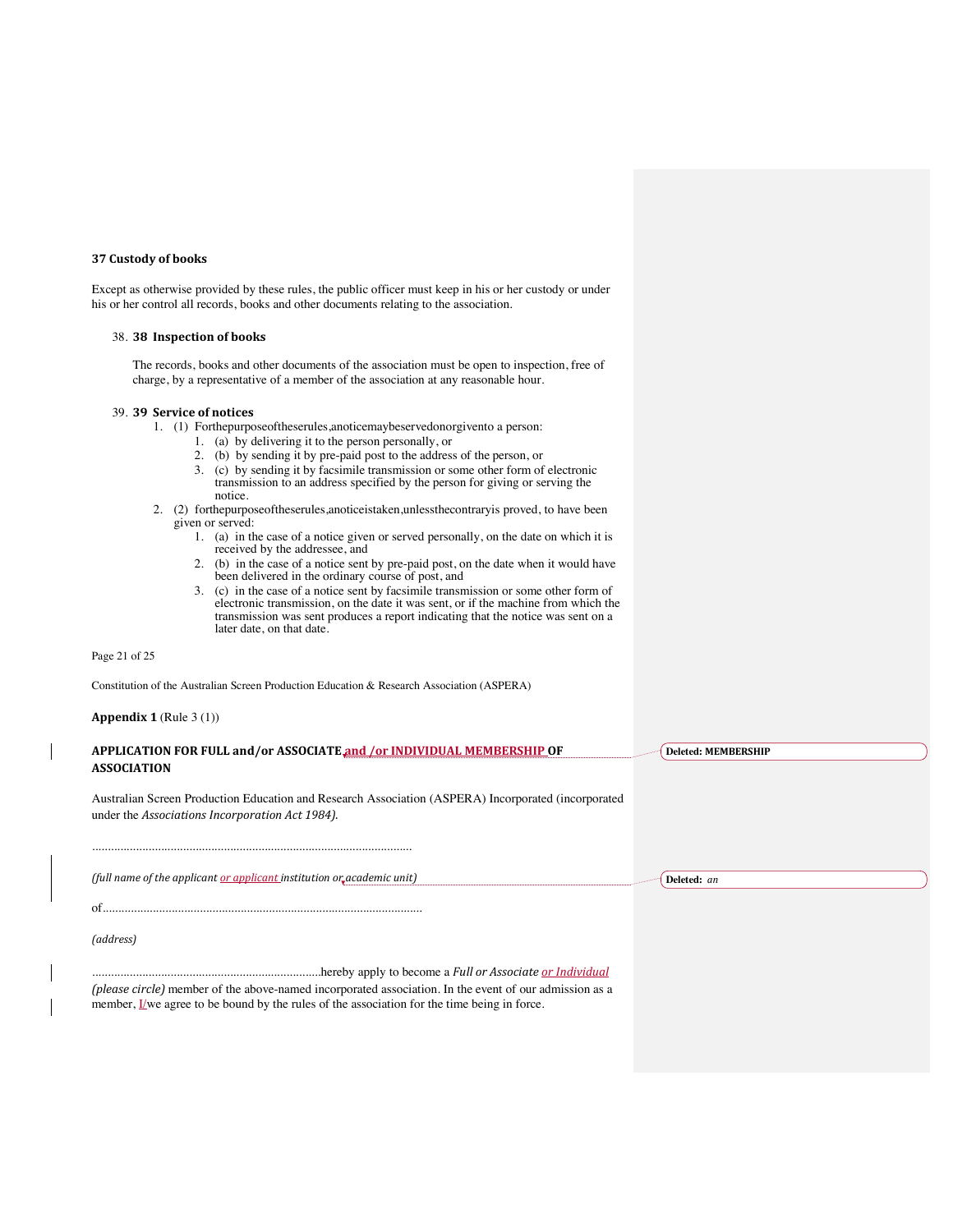| Association, nominate the applicant or applicant institution or academic unit which is personally known<br>to me, for ___________________ membership of the association. |                      |
|--------------------------------------------------------------------------------------------------------------------------------------------------------------------------|----------------------|
|                                                                                                                                                                          |                      |
|                                                                                                                                                                          |                      |
| Association, second the nomination of the applicant or applicant institution or academic unit which is<br>personally known to me, for membership of the association.     |                      |
|                                                                                                                                                                          |                      |
|                                                                                                                                                                          |                      |
| ∈ASPERA                                                                                                                                                                  |                      |
| Constitution of the Australian Screen Production Education & Research Association (ASPERA)                                                                               |                      |
| (date)                                                                                                                                                                   |                      |
| Page 23 of 25                                                                                                                                                            |                      |
| Constitution of the Australian Screen Production Education & Research Association (ASPERA)                                                                               |                      |
| <b>Appendix 2</b> (Rule $3(1)$ )                                                                                                                                         |                      |
| <b>FORM OF APPOINTMENT OF PROXY</b>                                                                                                                                      |                      |
|                                                                                                                                                                          |                      |
| (full name of the institution or the academic unit)                                                                                                                      |                      |
| being a full member of Australian Screen Production Education and Research Association (ASPERA)                                                                          | Formatted: Highlight |
|                                                                                                                                                                          |                      |
| (full name of proxy) (address)                                                                                                                                           |                      |
|                                                                                                                                                                          |                      |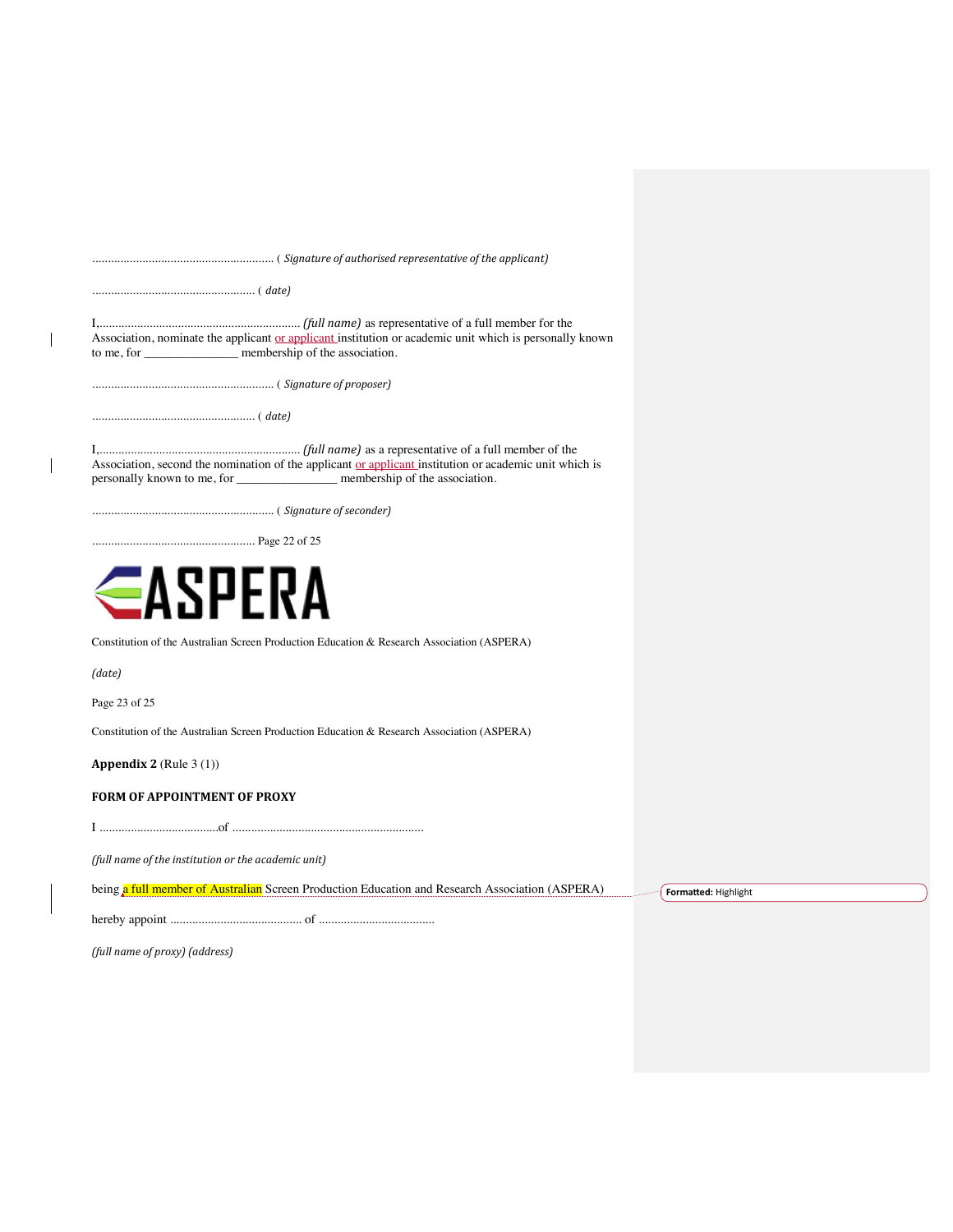being a full member representative of that incorporated association, as our proxy to vote for our institution or academic unit at the general meeting of the association (annual general meeting AGM or special general meeting, as the case may be) to be held on the

.............day of................................ and at any adjournment of that meeting.

*(month and year)* 

......................................................

...................................................

*(Signature of an authorized member representative of the full member institutions or academic unit appointing proxy)* 

*(Date)* 



Page 24 of 25

Constitution of the Australian Screen Production Education & Research Association (ASPERA)

## **Appendix 3**

Schedule of Annual Membership Fees

|                              |  | <b>Formatted:</b> Highlight |
|------------------------------|--|-----------------------------|
| 6300<br>Vlembershin<br>∩∩ate |  | <b>Formatted Table</b>      |
| T.                           |  | <b>Formatted:</b> Highlight |

Page 25 of 25

Formatted: Font: TimesNewRomanPSMT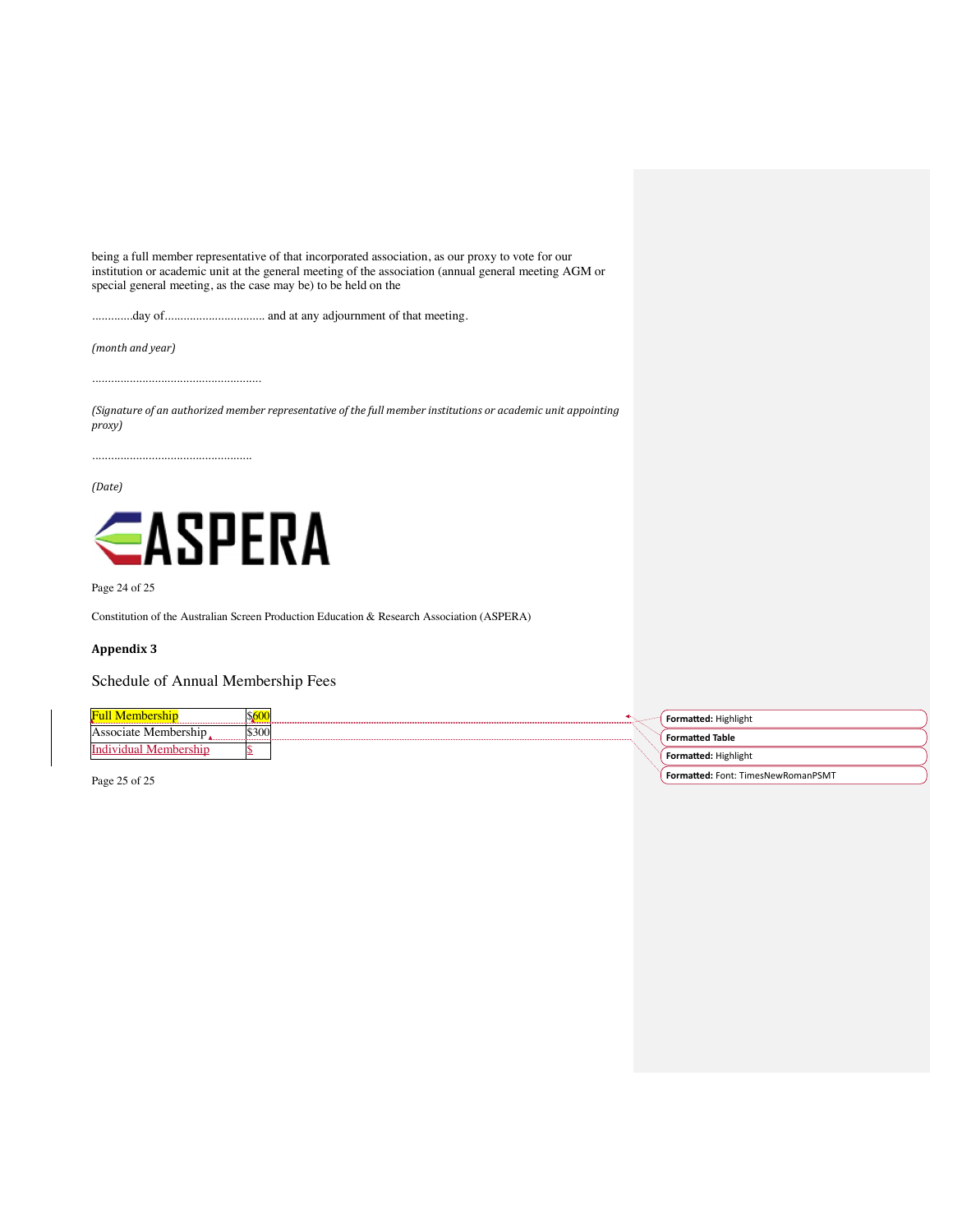Sightlines 2019 Proposal

Dates: Sunday 17th – Tuesday 19th November 2019 (TBC) (need to avoid AAWP clash)

AWPVenues: Capitol Theatre (TBC, pending opening) + Swanston Academic Building (Building 80), RMIT University, Melbourne

Program Coordinator: Patrick Kelly (RMIT)

Research Assistant: TBA

Organising Committee: Patrick Kelly, Marsha Berry, \_\_\_\_\_\_\_\_\_\_\_\_ (will recruit more RMIT folks)

Sunday 17th Nov: drinks, intro, Opening Night Screening (Capitol Theatre)

Monday 18th & Tuesday 26th Nov: Keynote speaker, screenings, panels/plenaries, presentations

Tuesday 19th Nov: closing night, presentation of proposed award for Filmmaking in the Academy (sponsored by ATOM or similar?)

## Peer Review

Submitted works should be accompanied by a short research statement of around 250 words and will be peer-reviewed by a panel made up of screen production researchers (eg. former participants in Sightlines, ASPERA etc). Research statements may include the research question or a proposition, a description of the significance of the work and its contribution to knowledge in the screen production discipline area.

Presentations should include discussion about how the production of films occurred in the context of academic research.

After the conference, filmmakers will be invited to submit their films/papers/works to be included in a subsequent journal (eg. special issue of Screenworks, International Journal of Creative Media Research, or similar).

Award: Filmmaking in the Academy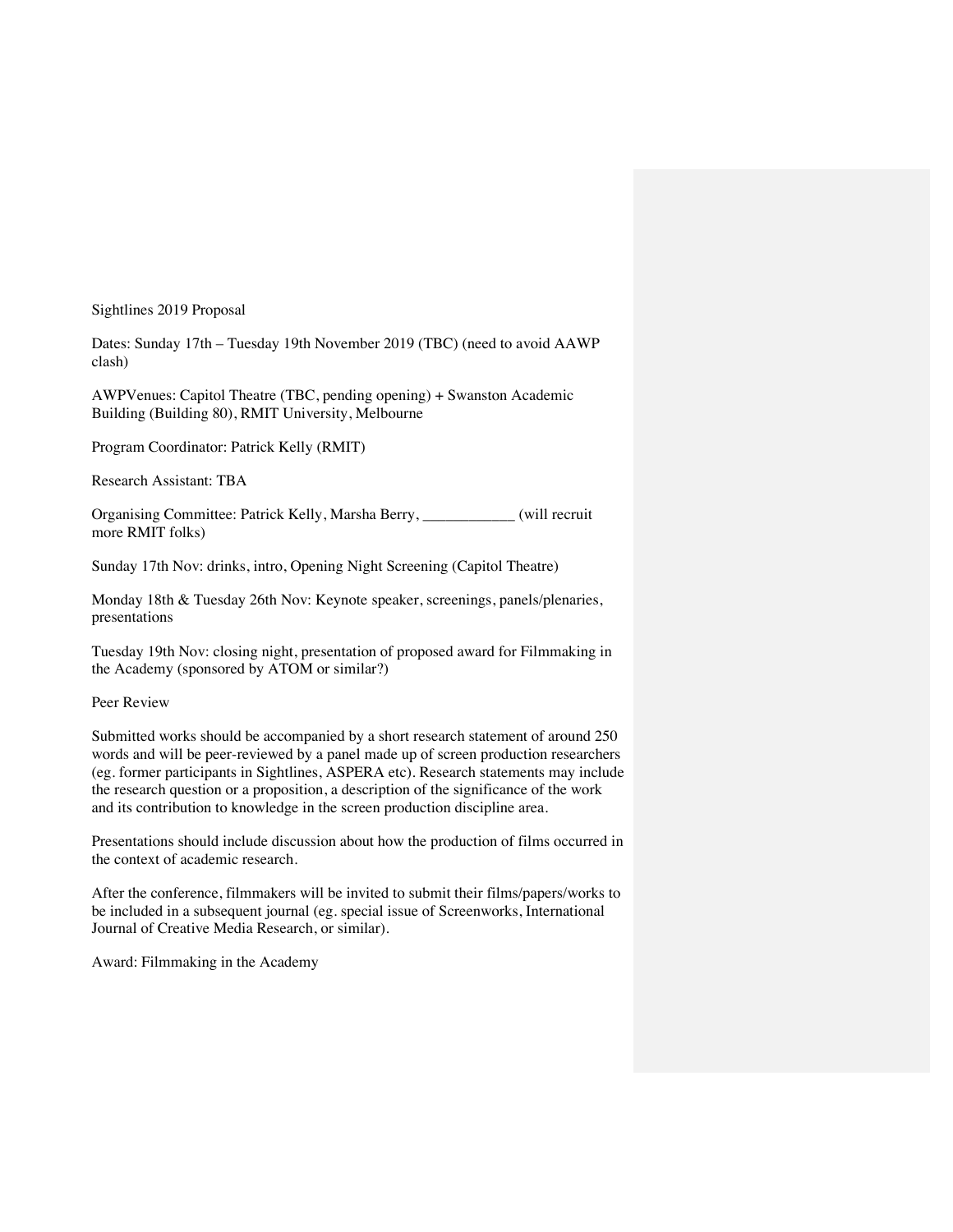The Screen & Sound Cultures research group at RMIT proposes that ASPERA lobby for a national award for Filmmaking in the Academy, based on the BAFTSS Practice Research Award (Screenworks). One potential partner for this award could be Australian Teachers of Media (ATOM). It was also suggested that such an award be named in Leo Berkeley's honour. Selection criteria could include (1) Growth/Contribution in the area of academic filmmaking, (2) social/cultural impact through filmmaking, (3) innovation & creativity.

Info from 2016 edition:

Sightlines is a two-day event that will focus on the developing field of filmmaking as a form of academic research.

Universities worldwide contain academics and students who engage in filmmaking practice. Part conference and part festival, Sightlines will include screenings of work within a wide range of styles and formats, as well as presentations and discussions on the diverse ways in which screen practice can be seen as contributing to knowledge.

Presented by the Screen & Sound Cultures research group at RMIT University, with the support of the Australian Screen Production Education & Research Association (ASPERA).

## Sightlines: topics

The production of films in the context of academic research is growing in scale and significance. Documentaries, dramas, essay and experimental films are made by postgraduate research students and academic staff, to extend an individual creative practice, develop the field of screen production or explore the possibilities of audiovisual media as a method of research in many fields of knowledge. Sightlines is an event designed to both interrogate and celebrate filmmaking practice in the context of academic research and explore its significance, through screenings, panels, presentations, roundtable discussions and keynote addresses. It will seek to break down traditional boundaries between arts-based research and other forms of investigation, creating an arena for debate about the need for greater recognition of academic research that extends beyond written text.

## Topics include:

\* How is film and filmmaking in the academy evolving?

\* What new forms of screen production are emerging and in what ways is creative practice research engaging with them?